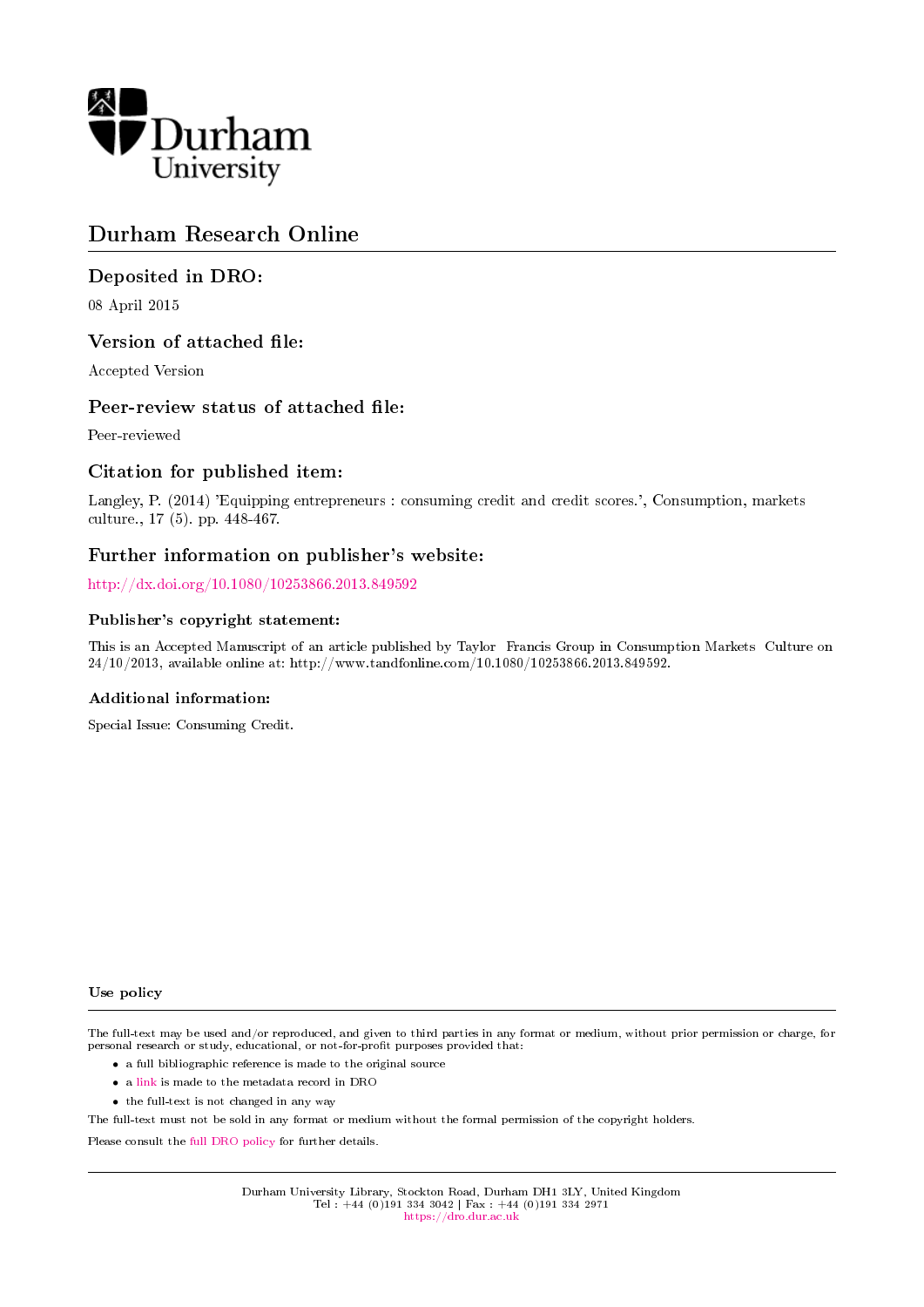### **Equipping entrepreneurs: Consuming credit and credit scores**

### **Abstract**

On-line products that make an individual's credit score an object of consumption and equip credit consumers with the capacity to improve their score are shown to exemplify two sets of dynamic tendencies to change in mass market consumer credit. First, as credit consumers are differentiated, sorted and targeted by lenders according to credit scores, they are no longer merely disciplined as individual bodies responsible for making repayments. Rather, and after Deleuze, they are 'controlled' through the risk-based prices that they pay as an array of disaggregated 'dividuals'. Second, the credit consumer is summoned-up as an entrepreneurial subject, in the terms of Foucault, a rational and hopeful figure. The credit consumer now appears as a subject who not only anxiously meets repayments, but who seeks rewards from managing uncertainties over future access to credit at competitive rates by investing optimism in the very mechanisms of marketized control that govern credit relations.

**Keywords:** consumer credit; credit scoring; societies of control; entrepreneurial subjects; affect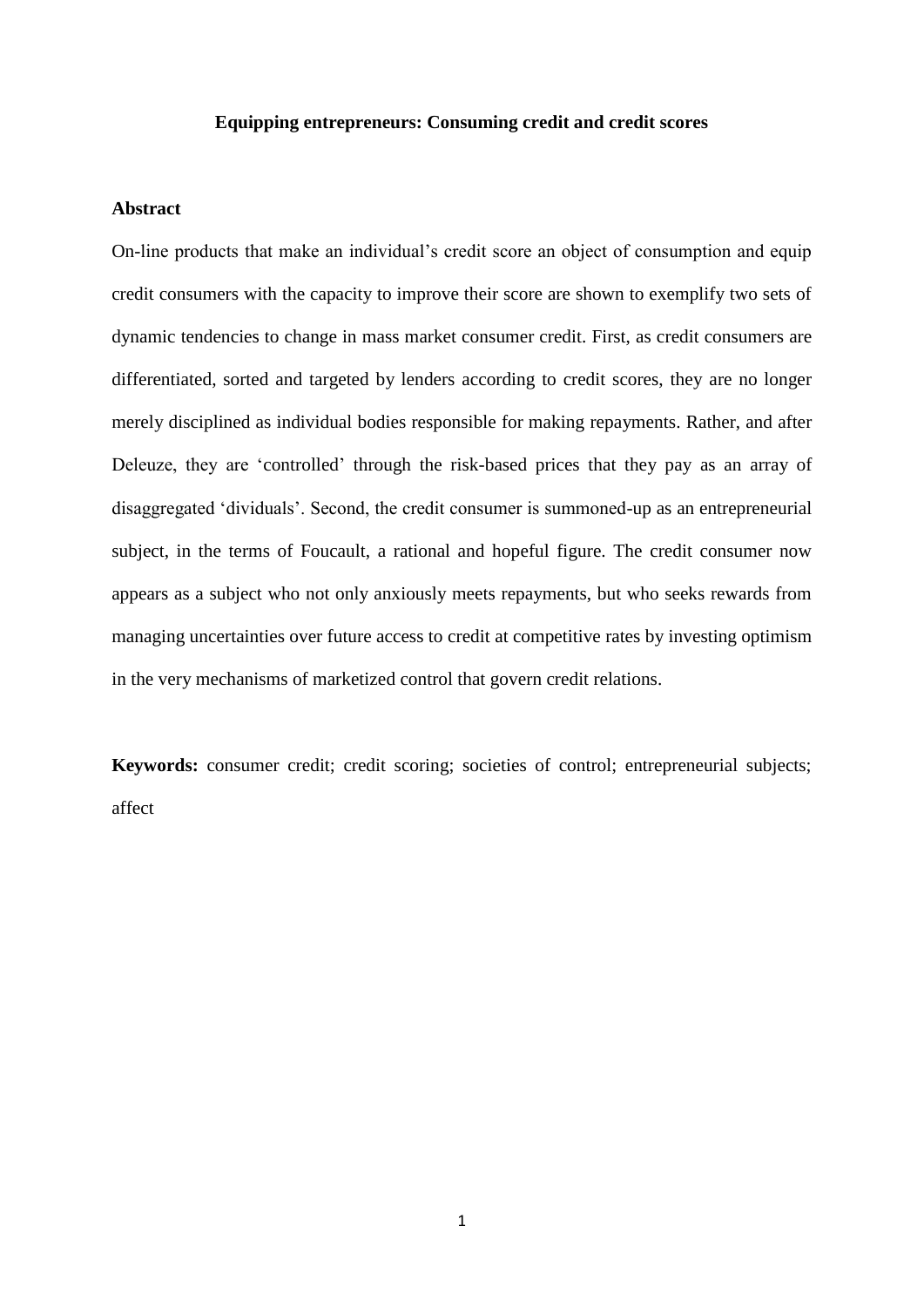# **Equipping entrepreneurs: Consuming credit and credit scores**

#### **Introduction: 'Take control of your finances'**

During the summer of 2009 in the United Kingdom (UK), Experian campaigned a television advertisement for its CreditExpert product (http://www.youtube.com/watch?v=3Zsoyeqyo1Q). Lasting just thirty seconds, the advert begins with an aerial close-up of a mock newspaper placed on a granite kitchen worktop. The newspaper is folded in half and, on the visible page which is headed 'Business', the headline reads 'Level of personal debt rising'. Quickly, a second mock newspaper falls into the frame and lands on top of the first. Similarly folded, the visible page is headed 'City & Financial', and the headline 'Spend on hold for UK adults' is announced by a distinctive voiceover. Then, and again rapidly and following the same trajectory, a third mock newspaper enters the frame and thuds onto the kitchen worktop. This time the header at the top of the page is 'Finance Today', and the voiceover reads the headline of 'Household finances worry millions'.

The frame is replaced. Enter former BBC television news anchor Michael Buerk, an instantly recognizable and authoritative figure. Dressed in a blue open-neck shirt, Buerk is seated on a high stool and leaning casually on the kitchen worktop which is adorned with the three folded newspapers and an open laptop computer. The bottom half of the frame is split into two by a horizontal banner that runs across it. This reads 'creditexpert.co.uk' in light and dark blue text on a white background, and stays in place for the remainder of the advert. Buerk speaks to camera: 'Managing our money is now even more important. That's why you should check your Experian credit report. It shows your credit commitments and how you're coping'. As he continues, the frame cuts to a close-up of the laptop screen which changes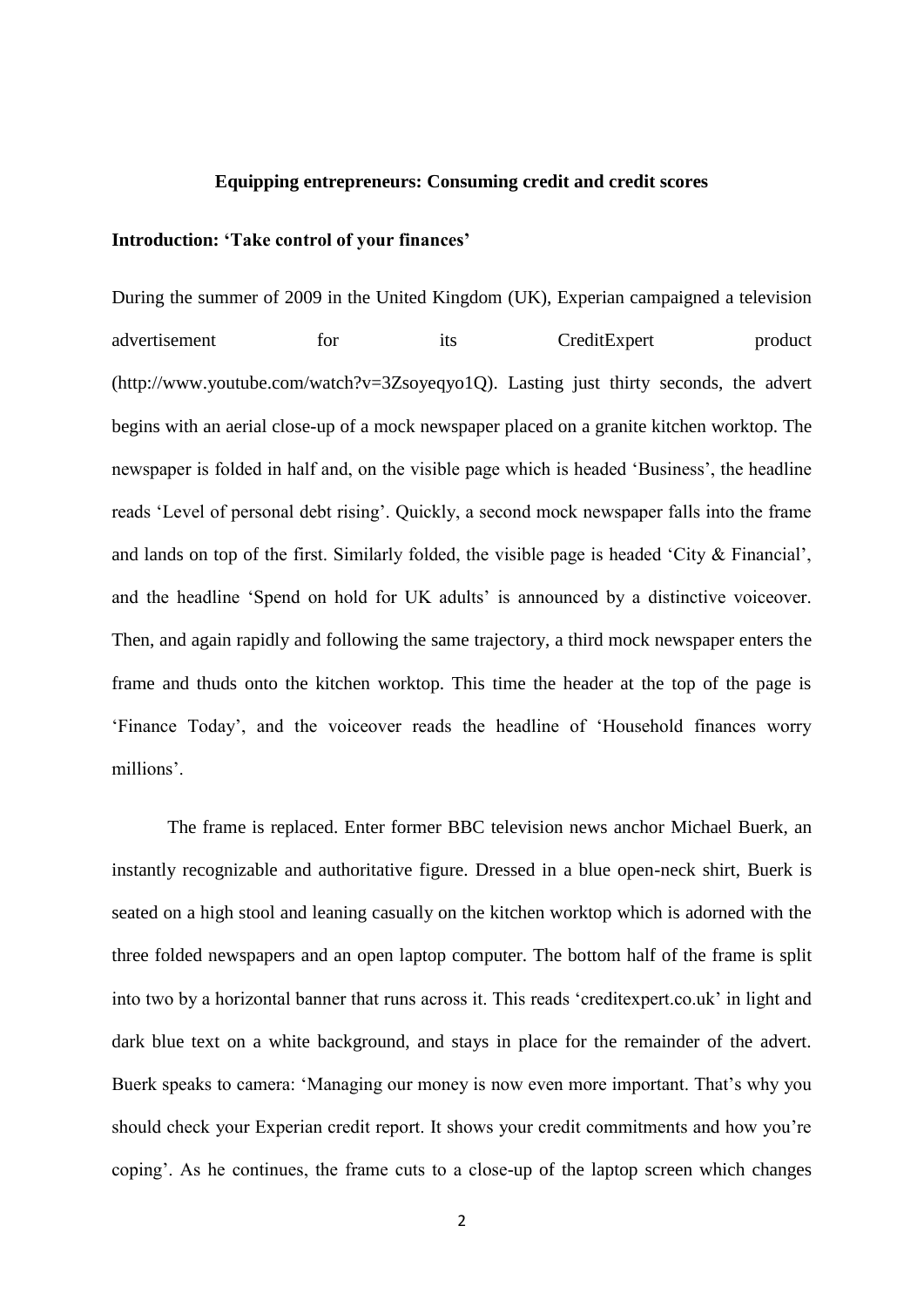from one mock page on the CreditExpert website to another. 'Take a thirty-day free trial at creditexpert.co.uk, and see your Experian credit report for free', he urges. And, finally, as the frame cuts to a close-up of his head and shoulders, Buerk smiles reassuringly and again speaks directly to camera: 'And, if it needs improving, then there's advice on how to do it. So, take control of your finances at creditexpert.co.uk'.

It is Experian's CreditExpert, and similar on-line products available over the last decade or so in the UK and United States of America (US), which are the focus of this paper. Offered first by Fair Isaac Corporation (now FICO) and Equifax in the US in 2001, the CreditExpert-style products presently being marketed are variously described by the main providers (see Table 1). In essence, what all make available for a monthly fee is an individual's credit history and score, and variously packaged advice to enable an individual to improve their score in order to minimize the rates of interest that apply to their credit relations.

#### TABLE 1 HERE

To be clear, the credit consumer who buys a CreditExpert-style product is not simply and only gaining access to their own individual credit history, as this is already an option that is written into law on both sides of the Atlantic. In the UK, a combination of the Consumer Credit Act and the Data Protection Act enshrine an individual's right to access the respective Statutory Credit File that Equifax and Experian as the principal credit agencies typically hold on them. To enact this right, a nominal service charge of  $£2$  must be paid by the individual. The Statutory File contains personal details, information on financial links to other people, whether the individual concerned is on the electoral roll, the credit accounts they have, any missed payments or defaults, and a list of recent searches on their file by lenders. If an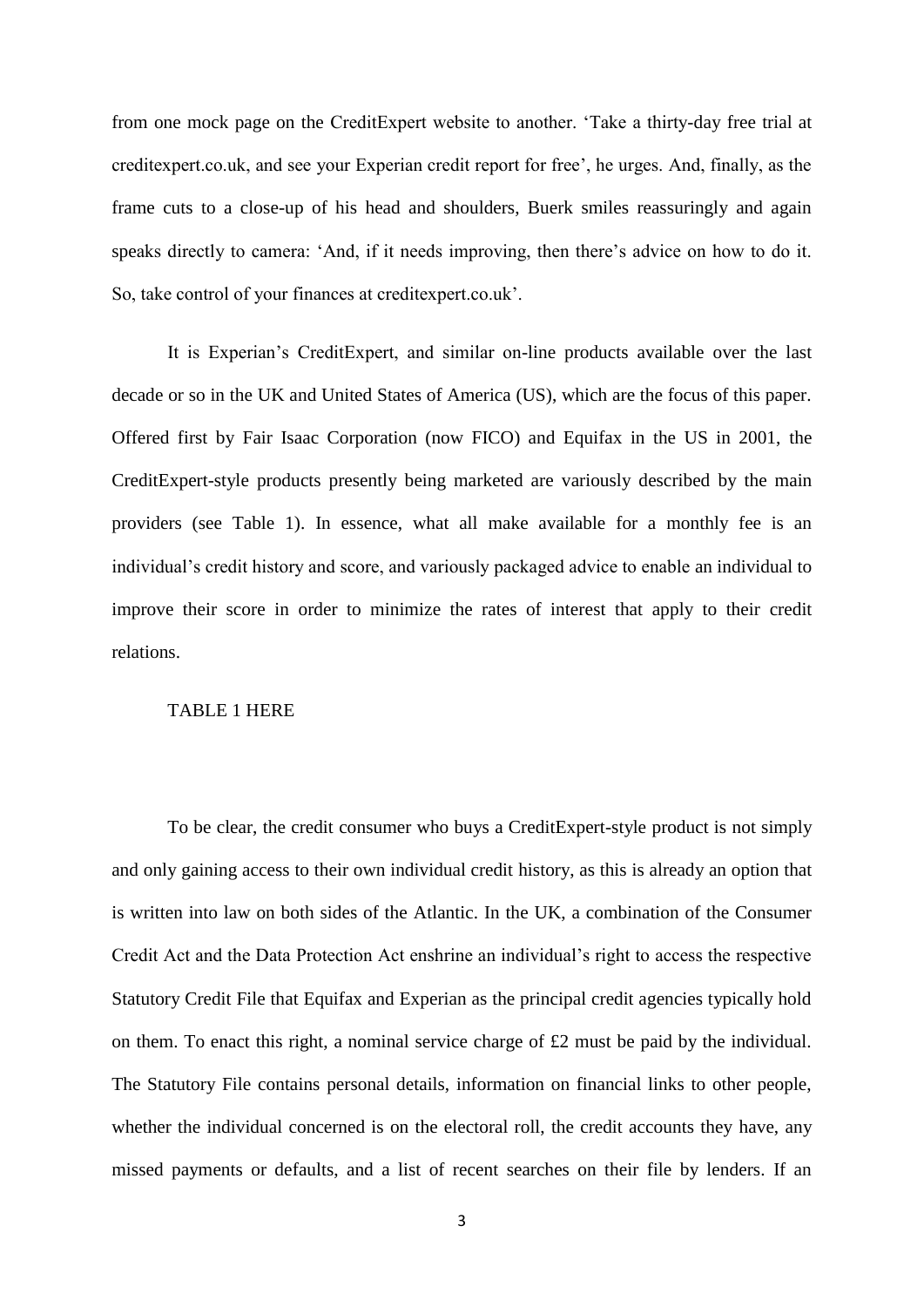individual finds a mistake in their Statutory File, they are entitled to request that the credit agency make the appropriate correction. The agency does not have to make any changes, however, in which case the individual is entitled under law to add their own comments as a so-called 'notice of correction'. Meanwhile, in the US, similar provisions are made under the Fair and Accurate Transactions Act (FACT Act) of 2003, an amendment to the 1972 Fair Credit Reporting Act. What these products offer as an object to be consumed, then, is the credit score that the consumer of credit is allocated under the proprietary model of the company concerned. In the CreditExpert advertisement, for example, it is and can only be 'your Experian credit report' that is being tendered, along with the promise of further information and assistance from Experian on how to take action in order to improve that report and the score which renders it as a single number.

Through a broad focus upon credit histories and scores, this paper serves to underline their significance in making possible the contemporary assemblage of consumer credit. As a growing body of social scientific research attests, lenders' assessments of creditworthiness and their management of uncertainty in mass market consumer credit - including unsecured loans, car loans and other instalment plans, and the lines of credit on cards which need not be fully repaid and can be 'rolled over' at the end of each month – have come to hinge on the calculations and circulations of credit histories and scores (Burton 2008, 2012; Gill 2003; Guseva and Rona-Tas 2001; Langley 2008a; Leyshon and Thrift 1999; Marron 2007, 2009; Poon, 2007; Ritzer 2001). Building on work that is more historical in orientation (Jeacle and Walsh 2002; Olney 1991; Calder 1999), what this interdisciplinary research shows is that the consumption of an increasing volume of consumer credit by a growing number of households and individuals in recent decades is not a functional development of the forces of consumerism and consumer culture. Contrary to the impression created by much of the sociology of consumption literature in particular (e.g. Frank 1999; Medoff and Harless 1996;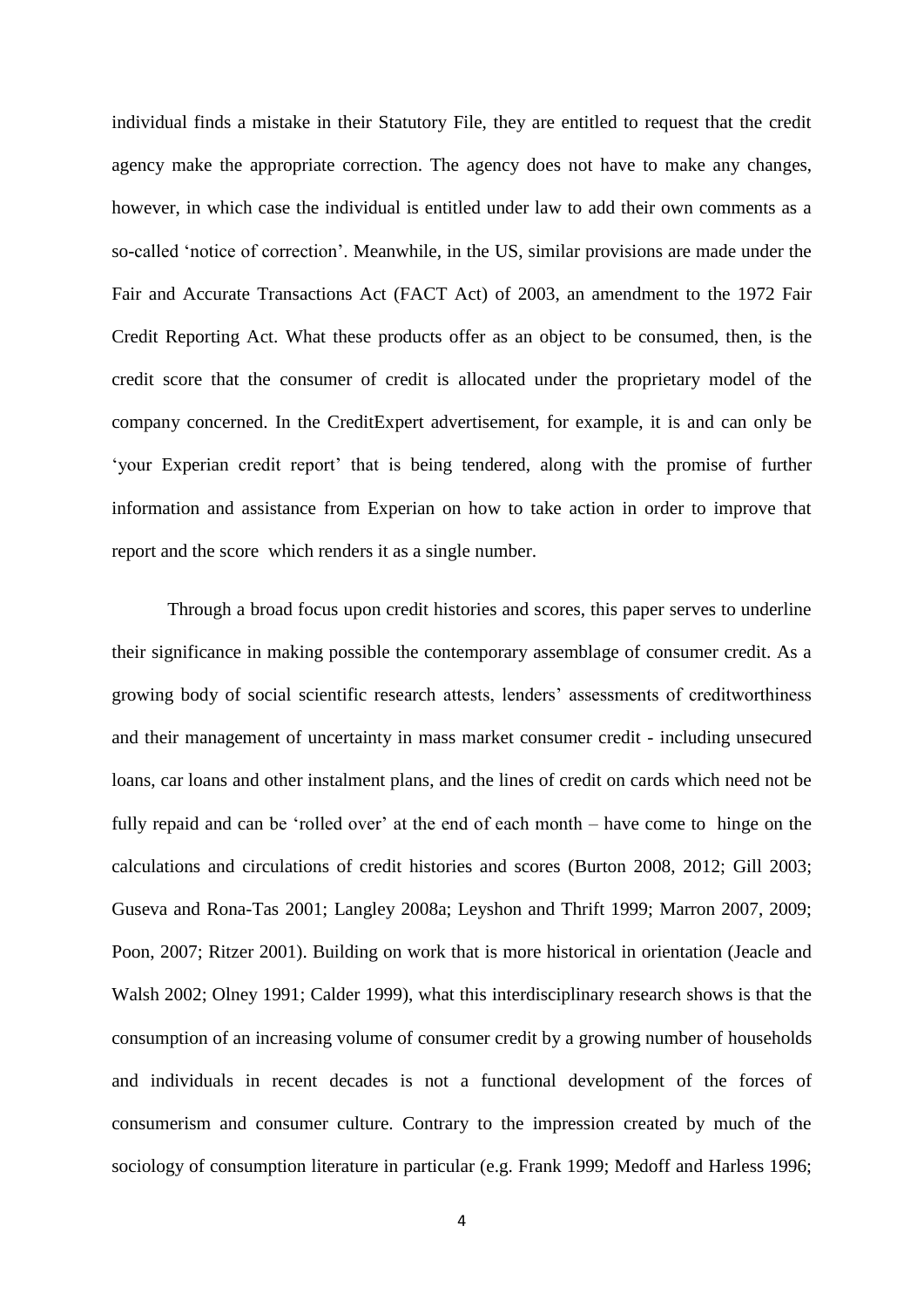Manning 2000; Schor 1998), mass markets for consumer credit have developed in a somewhat incremental and contingent manner, albeit displaying strong resonances with broader forces present within corporate strategy (Montgomerie 2006), marketing and advertising (Burton 1994; Klein 1999; Morgan and Sturdy 2000), and liberal governmental techniques and programmes (Knights 1997; Marron 2009). And, as this mass market has consolidated and expanded, coming to take its most mature form in the US and UK, advances in credit history and scoring techniques have played a crucial role in commercial lending decisions

By explicitly focusing here on CreditExpert-style products available in the US and UK, this paper seeks, in the first instance, to draw attention to the relatively recent consumption of credit scores by credit consumers. Having sold their calculations and metrics to lenders for around half a century, companies such as FICO have now turned their attention to the profits which are also available from the sale to borrowers of a set of closely related services. Yet, when highlighting the manufacture and marketing of the credit score as an object to be consumed, and when talking of the 'equipping' of borrowers as credit entrepreneurs, this paper does not seek to analyse these developments through the conceptual lens of 'economization' and 'marketization' (Ҫalişkan and Callon 2009, 2010). Taking insights from pragmatist philosophy, actor-network theory and science and technology studies, it would indeed be quite possible to analyse how credit scoring - understood as a material device, tool or 'prosthetic' (Ҫalişkan and Callon 2010) – is critical to the calculative actions of mass market consumer credit. Emphasis would be placed on how the technique of credit scoring not only makes possible lending decisions and risk-management (e.g. Poon 2007), but on how it has been resold as a product to equip and thus reconstitute the action of credit consumption. In such a symmetrical analysis, the task would presumably be to construct a careful empirical analysis of credit scoring as what Deleuze and Guattari (2004)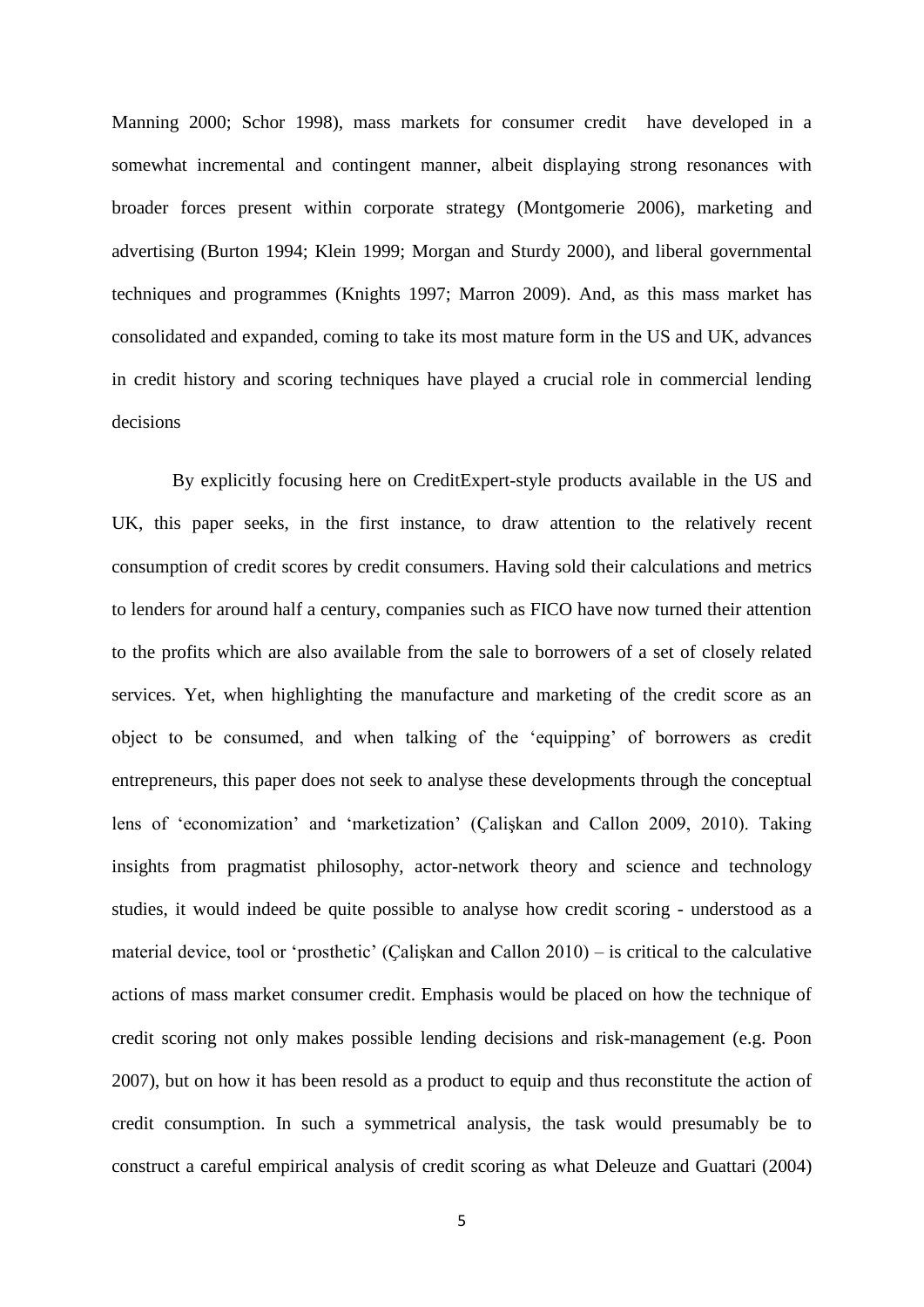would call an 'operator'; that is, as the efficacious machinic device which holds an essential 'agentic capacity' (Bennett 2007) within the workings of both lending and borrowing in the mass market consumer credit assemblage.

What motivates this paper, however, is a quite different analytical problem. By focusing on credit score products as objects of consumption, I do not want to ask, in pragmatist terms, what these products can be said to show about how the consumer credit assemblage presently works and enables a discrete marketization processes. Rather, I want to ask what the relatively recent rise and consolidation of credit score products might be said to reveal about how this assemblage has and continues to change over time. Put differently, concentrating on CreditExpert-style products provides an analytical entry point through which the paper will address the problem of how to understand the continuing vitality and dynamism in the assemblage of mass market consumer credit. This is a problem that is grounded in the history of consumer credit, where previous periods of spectacular step-wise expansion, such as in the 1920s and 1930s, witnessed significant changes in how borrowers perceived and practiced consumer credit (Calder 1999; Marron 2009). It is also a problem which has clear parallels with a broader and somewhat speculative set of questions that are presently being posed about the significance of the on-going development of massive databases and data-mining practices across a range of domains of contemporary life (Latour 2011; Thrift 2011): from post-9/11 national security (Amoore 2011); to customer relationship marketing (Beckett 2012; Elmer 2004; Zwick and Denegri-Knott 2009); and to the ways in which techniques that predict 'what you'll do tomorrow' enable corporate forms of power amidst proliferating market networks (Palmås 2011). As Thrift (2011, 5) has it, confronted by these developments, the challenge for social scientists is to 'detect changes in the way that the world turns up as they turn up', and to 'add to the world we are now beginning to live in'.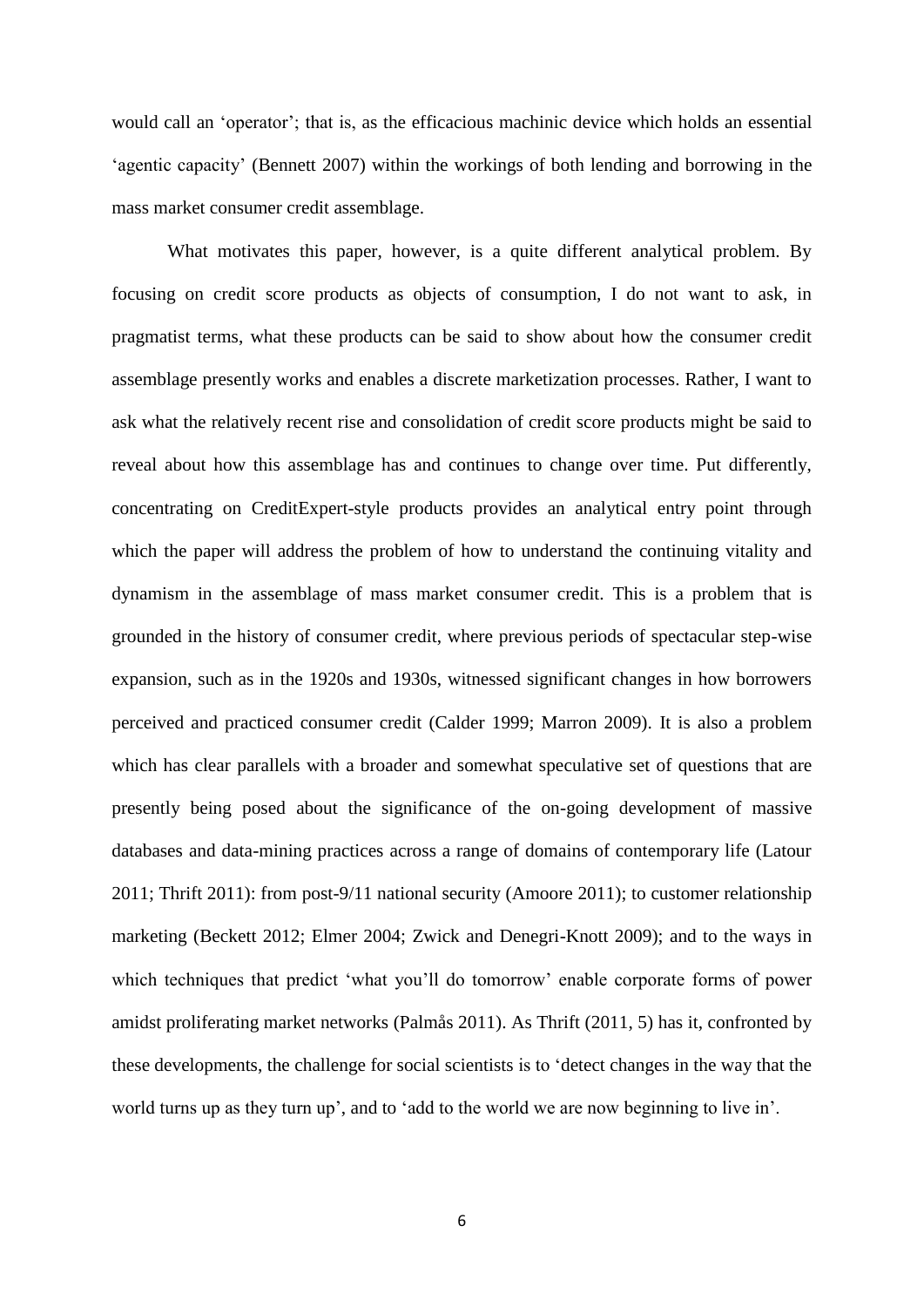In what follows, it will be argued that products which make an individual's credit score an object of consumption and equip credit consumers with the capacity to improve that score exemplify two sets of dynamic tendencies to change present within the contemporary assemblage of mass market consumer credit relations. Each set of tendencies will be elaborated in the main sections of the paper. First, it is argued that, as credit history and scoring techniques make it possible for lenders to differentiate, sort, target and price customers in terms of risk, credit consumers are no longer simply disciplined, in Foucauldian (1977) terms, as individual bodies responsible for making their own repayments. Rather, in a Deleuzean (1992) sense, there are tendencies for credit consumers to be computed and 'controlled' through market mechanisms and the risk-based prices that they pay as an array of imagined and disaggregated 'dividuals'. This argument contrasts with the extant literature which typically understands credit history and scoring techniques as amounting to a continuation of long-standing ordering practices in consumer credit. And, once credit scoring is understood in this sense as an emergent and controlling form of power, then the very marketability of CreditExpert-style products can be opened-up to critical scrutiny. Fundamental to these products is the prior development of techniques which differentiate, score and price individuals, not solely with reference to their own credit histories, but through dividuated categorizations forged through the relations between individual credit histories and those of the population of credit consumers. So, while the newspaper headlines that feature at the outset of the CreditExpert television advert with which I began refer to common and uniform experiences of debt and restrained spending in the context of the financial crisis and 'credit crunch', the implication is that diversity persists and that those purchasing the product 'now' in order to polish-up their credit score will get ahead of the crowd.

Second, the dynamic tendencies to change in the mass market consumer credit assemblage are not simply reducible to the move from societies of discipline to societies of

7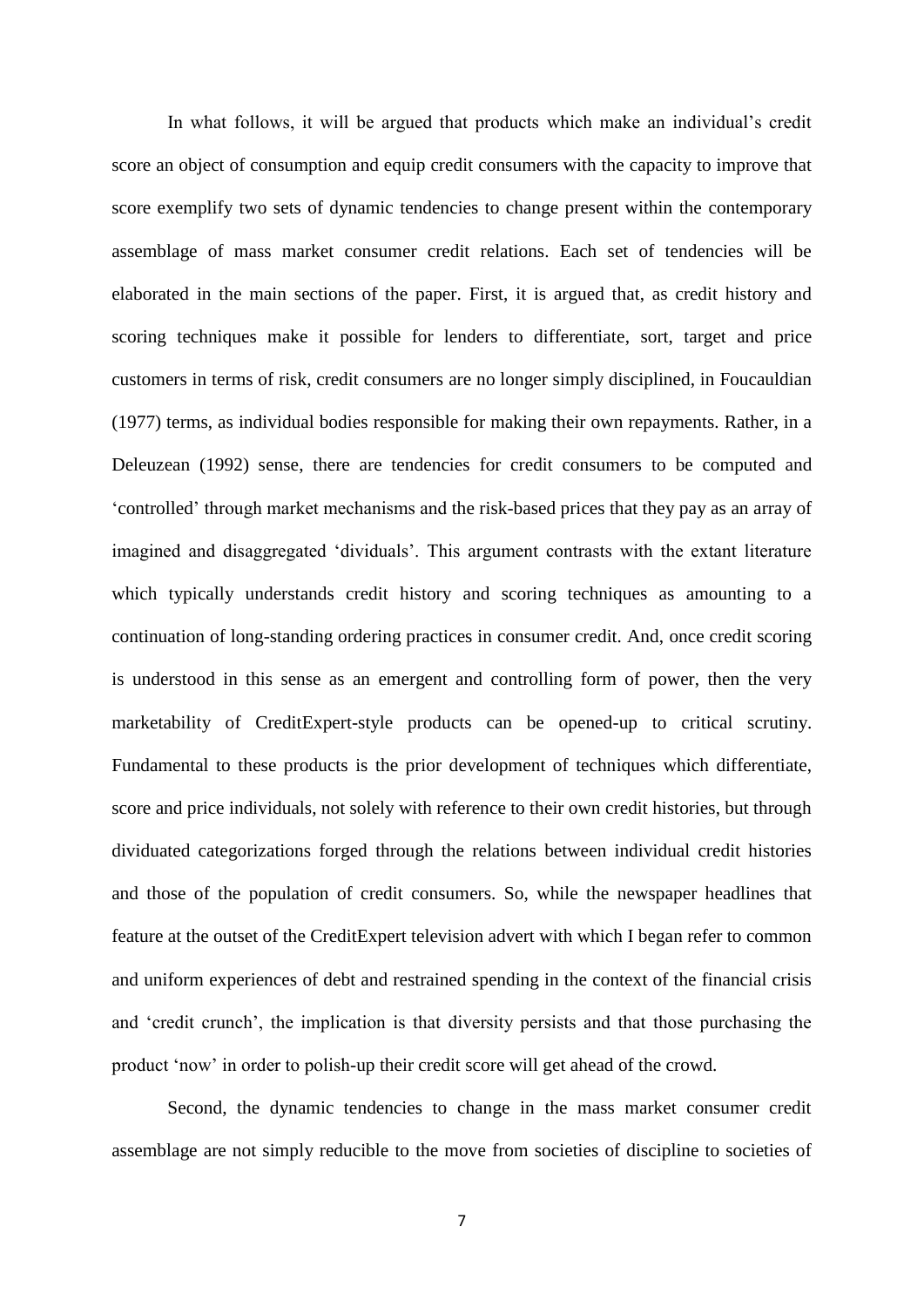dividuated control posited by Deleuze (1992). The waning (but not disappearance) of disciplinary power relations has also been associated with processes of subjectification that summon-up responsible credit consumers who do not only meet their outstanding obligations, but who have an entrepreneurial disposition to credit and to their credit score. It is the manufacture of this subjectivity and disposition which is detailed in the second section of the paper. A close discursive reading is made of credit report product webpages, and of a television advertising campaign for Experian's freecreditreport.com which featured nine different thirty second commercials with the same central character and ran in the US between October 2007 and February 2010 (http://www.youtube.com/watch?v=tloVHJtrJ\_k&feature=related).

In methodological terms, the webpages and television campaign are albeit somewhat fragmented examples of the kinds of 'minor and everyday texts' that, as Nikolas Rose (1999: 11) has it, hold crucial insights for understanding the 'history of the present'. And, as with the exhortation to 'take control of your finances' in the CreditExpert commercial, what comes through strongly from these websites and the advertising campaign is the apparent rationality of the credit consumer who seeks rewards by manipulating their outstanding debt obligations and by managing uncertainties over future access to credit at competitive rates. The credit consumer as entrepreneur is hailed as a financial figure who is constantly active, engaging with 'Business' and 'City & Financial' pages online and in their morning newspaper, and 'coping' with uncertainties by shopping around and equipping themselves with tools and expertise as appropriate. Moreover, the entrepreneurial consumer of credit is affectively animated not only by fear of moral condemnation, and of the loss of freedom that will follow from the failure to keep up repayments on their existing obligations. Fear certainly creates 'worry' in the contemporary consumption of credit, and anxiety also propels uncertainties over future credit relations by holding out the prospect that 'spend' might have to be put 'on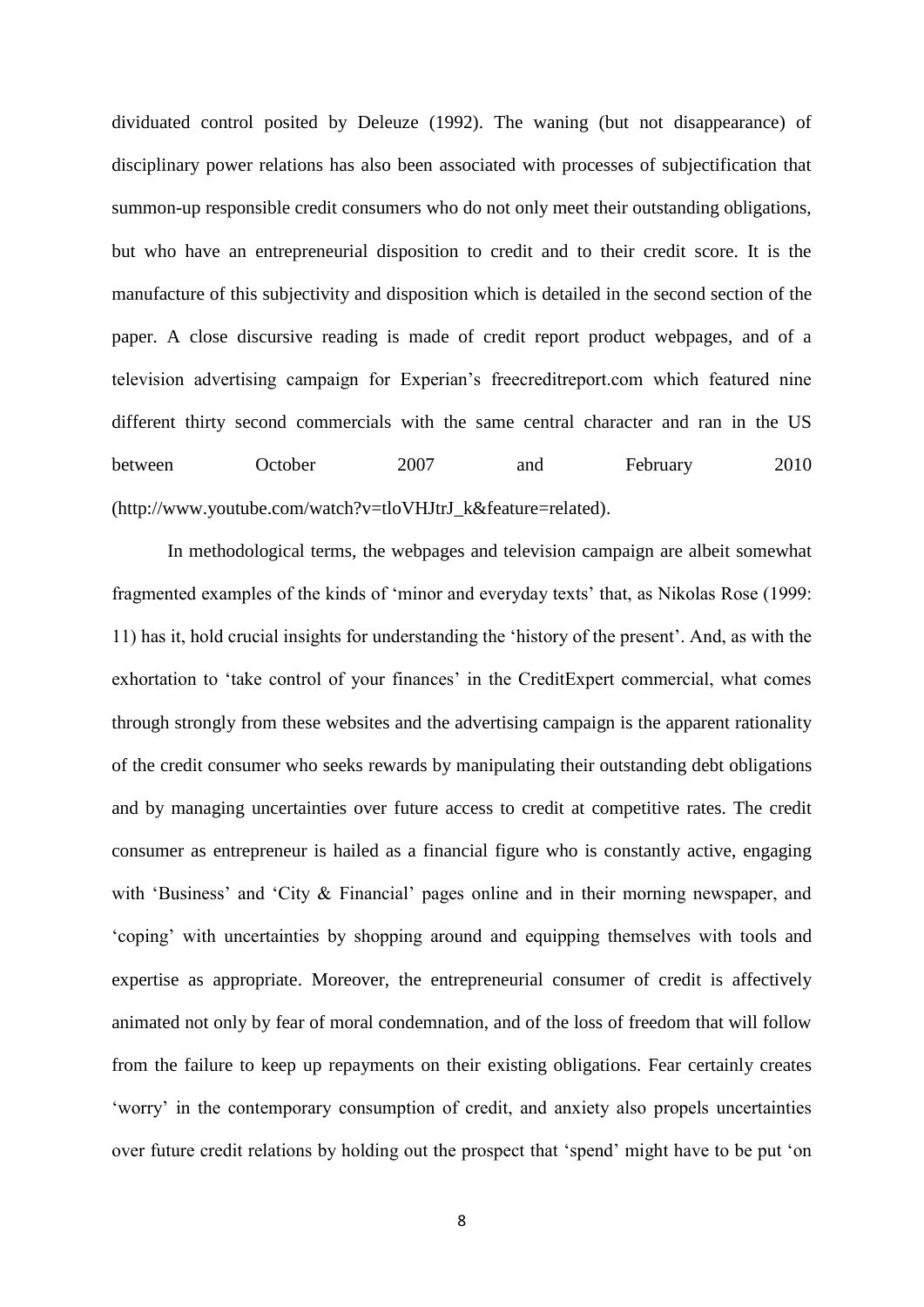hold'. But CreditExpert-style products also allay anxiety through the optimism of knowing and acting on one's own credit score, equipped with 'advice' in 'managing your finances'. Indeed, this message of rational hope is embodied in the celebrity who features in the CreditExpert commercial: Michael Buerk is famed for his 1984 report on the Ethiopian famine that inspired public awareness and the promise of the Live Aid concerts.

# **Debt, discipline and dividuals**

Credit is a highly unequal and uncertain relation. The norm that establishes the borrower as the debtor who is responsible for the upkeep of those relations is central to the power, privilege and profits of lenders in the history of consumer credit (Gelpi and Julien-Labruyère 2000). Over centuries, law has certainly occupied the pivotal role in producing and enforcing this norm, punishing debtors as 'deviants'. During the early-modern period, while law was central to the brutal imprisonment of debtors up to the mid-nineteenth century in Anglo-America, it also contributed to what Felix Driver (1993) calls projects of 'moral regulation'. Such projects were, in Foucauldian terms, key in combining the sovereign and juridical government of territory with the disciplinary management of the individual conduct of the population of borrowers. Although no longer predominantly marked by the containment of debtors' bodies through incarceration, law continues to contribute towards the moral regulation of deviants in today's mass consumer credit markets in the US and UK. Contemporary bankruptcy processes have devastating and degrading consequences for those who do not keep up their repayments, especially in the UK, and bankrupts are largely stigmatized in the popular imagination as feckless and lacking in the self-control necessary to manage their money (Sullivan, Warren and Westbrook 2000). The 'bad debtor' continues to be represented as a guilty party, one who can and should expect to suffer a curtailment of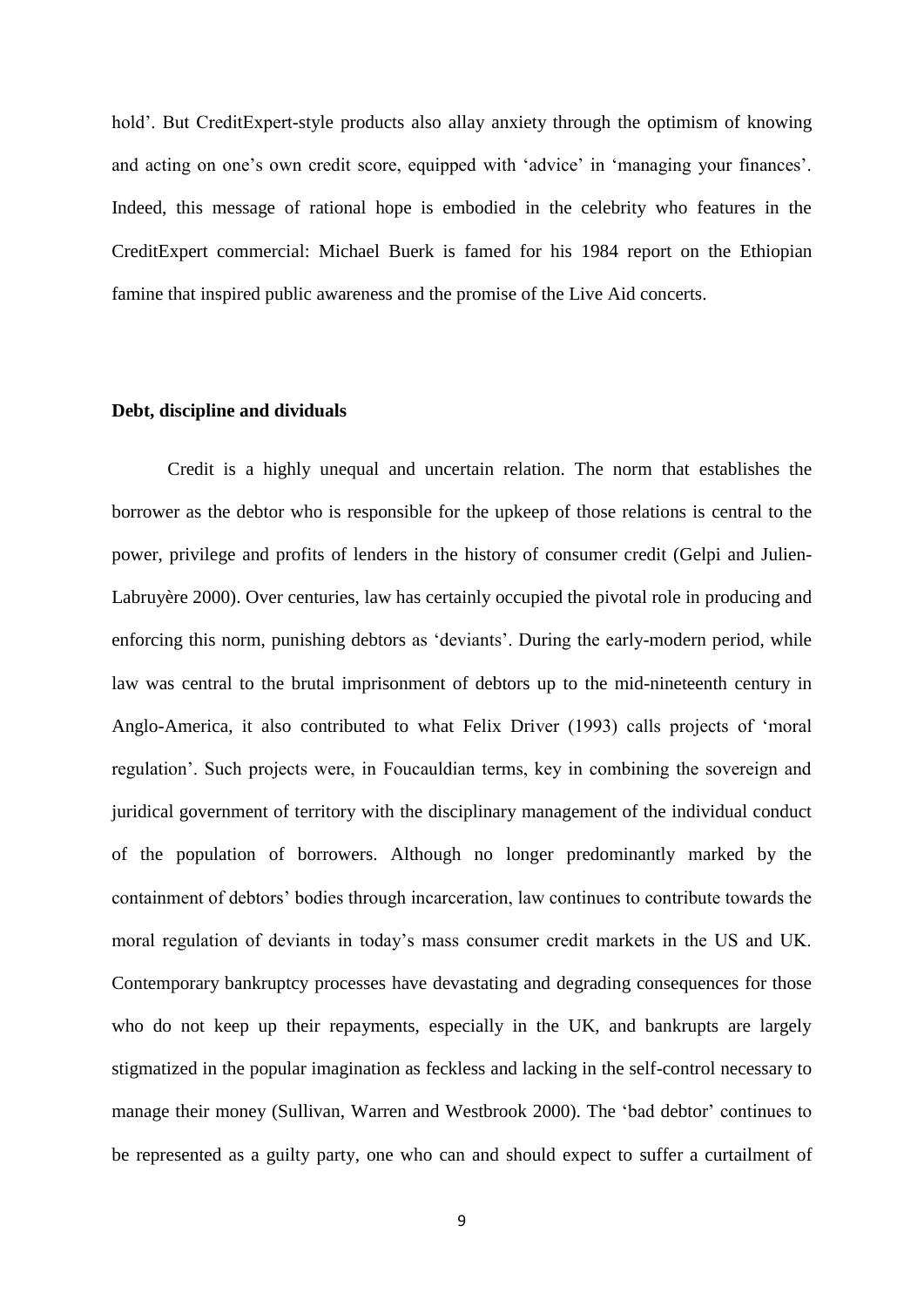freedom as their future access to consumer credit is restricted or becomes too costly to contemplate.

Before the juridical state of bankruptcy is reached, however, it would seem that dynamic tendencies are now present in the legal, managerial and organizational mechanisms which ensure that the debts of deviants are repaid or recouped. Para-bankruptcy procedures have been introduced, such as Individual Voluntary Arrangements (IVAs) in the UK. An IVA is constituted through a formal repayment proposal presented to a debtor's creditors via a feecharging Insolvency Practitioner. The development of so-called 'arrears management' has also been a recent feature in the consolidation of mass markets for consumer credit (Burton 2008; Deville 2012). Rather than adopting the previously well-established organisational approach - rescheduling debt on a case-by-case basis, only having recourse to the courts when a debtor deliberately avoids repayment, and keeping legal costs to a minimum by pursuing carefully chosen cases - lenders now tend to employ a 'one-size-fits all' model. This takes a standardized approach to all debtors, regardless of the individual circumstances that led to their delinquency and default, and is further reinforced as 'in-house debt collection departments' give way to a 'debt sale market in personal finance' (Burton 2008, 121-3). Here bad debts are sold to third-party law firms and other intermediaries that specialize in recouping them, both through the courts and a range of representational and affectively charged communication strategies which seek to elicit the reconnection of individual credit consumers to their outstanding obligations (Deville 2012).

Such marketized and micro-power developments in dealing with deviant debtors are, for leading UK sociologist of consumer credit Dawn Burton (2008; 2012), part of a broader response by lenders and the consumer credit industry to the inherent problems of forging trust, determining creditworthiness and managing uncertainty in mass markets that are spatially and organizationally dispersed and decentred. As Burton has it on the backcover of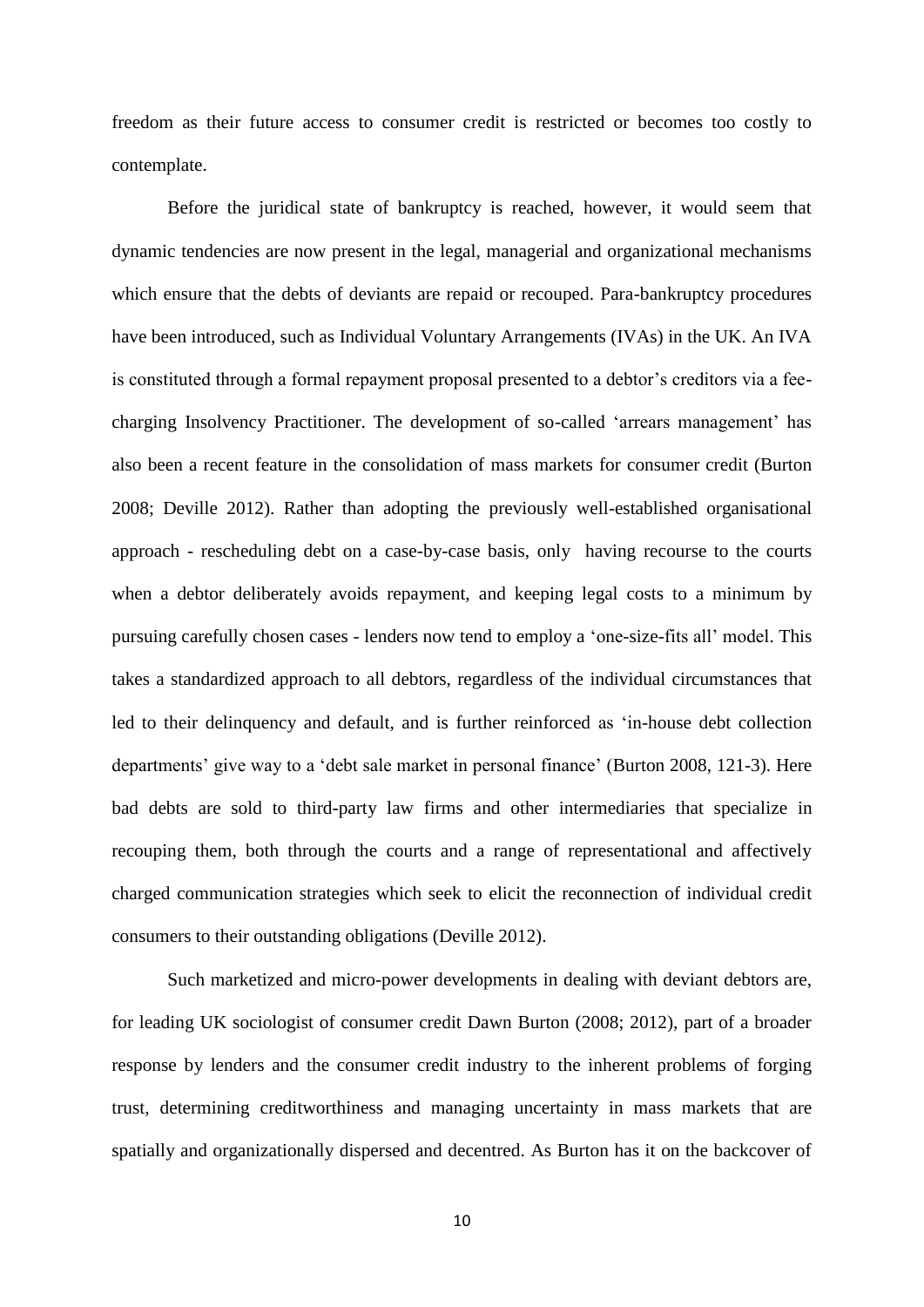her 2008 book *Credit and Consumer Society*, mass market credit is 'an era in which credit and debt are sanctioned, delivered and collected through new cultural and economic mechanisms'. Alongside arrears management, the crucial new 'mechanisms' in this regard are said to be credit history and scoring techniques which have developed from the mid-1960s. Prior to this time, decisions about creditworthiness and the management of the uncertainties surrounding the future repayments of credit consumers (known as 'credit risk' or 'default risk') tended to be undertaken by merchants themselves who kept open-book accounts for long-term and well-known local customers. The significance of trust and individual and family reputation in lending decisions was supplemented by early forms of credit reporting, that is, (at this time) the practice of collecting information about borrowers' character and habits from key members of their communities (e.g. attorneys, bank clerks, postmasters, etc.) (Guseva and Rona-Tas 2001; Jeacle and Walsh 2002). Similarly, as Leyshon and Thrift (1999) have shown, UK retail bank networks and their managers themselves represented local sites for the gathering of embodied tacit knowledge on credit consumers right through to the 1980s.

It was in the US, however, based upon information provided by the large Californian banks, that Credit Data Corporation produced the first nationwide computerized credit bureau in 1965. This provided an accessible database of standardized information on the financial situations of existing and potential credit consumers. There are now three national providers of credit histories in the US: Experian, TransUnion, and Equifax (Guseva and Rona-Tas 2001, 629-30). Experian and Equifax also dominate both the credit history and scoring business in the UK.

The first credit scoring techniques were also developed in the US in the mid-1960s, although their roots extend back to screening techniques used by mail order firms in the 1930s. The aim of credit scoring is to calculate the probability that a credit consumer will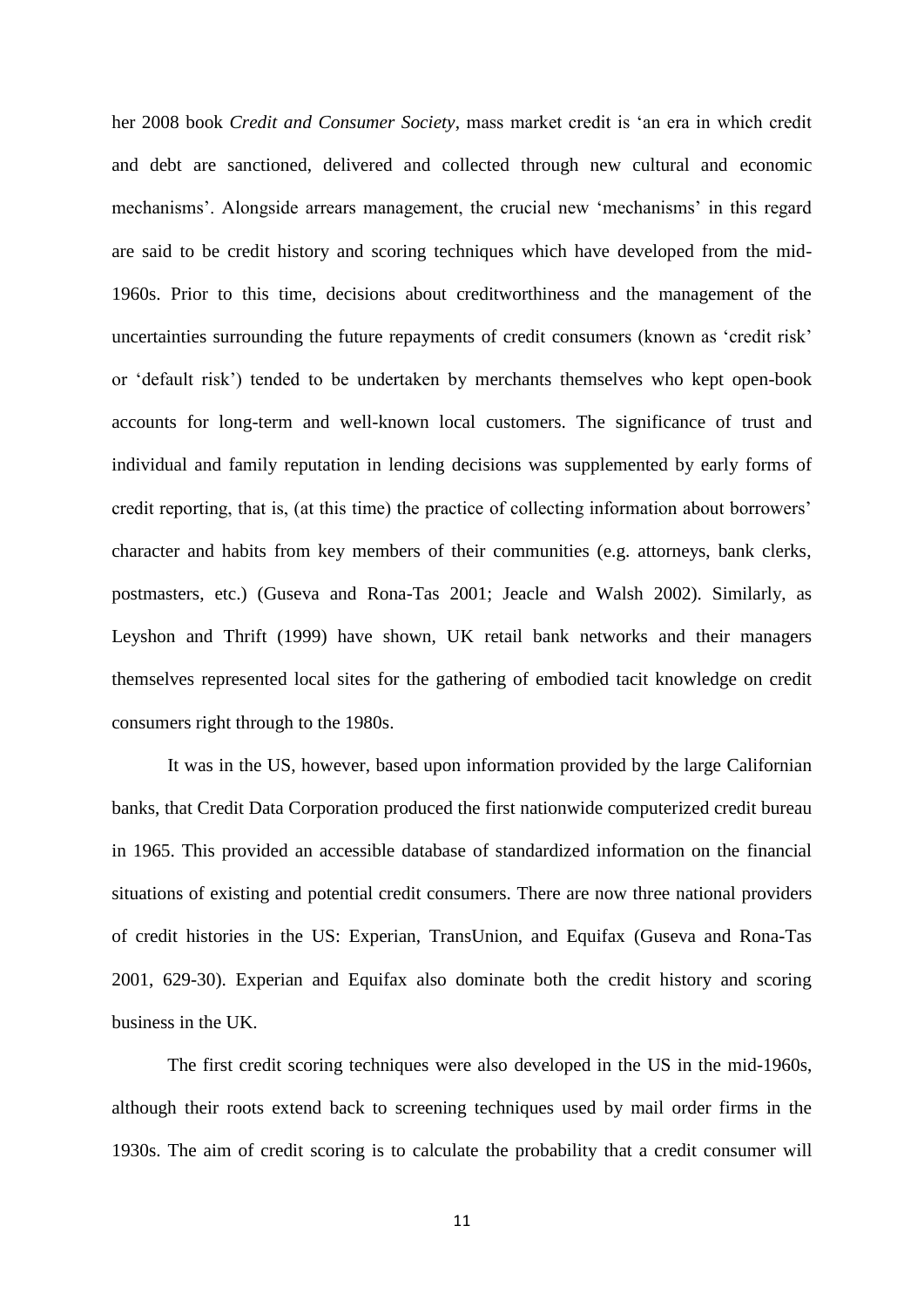default and become a debtor, given their employment, financial and residential/family histories (Ritzer 2001, 84-6). Specifically, probabilities are calculated for ability to pay, intent to pay, and so-called 'stability' and 'accountability'. All (weighted) scores are summed, and then compared against an upper- and lower-threshold by the bank or other lending intermediary. In Ritzer's (2001, 85) terms, credit scoring therefore reduces 'the individual quality of credit worthiness to a simple, single number that "decides" whether or not an applicant is, in fact, worthy of credit'. In the US, a credit score is often known as a 'FICO score'. FICO, trading as Fair Isaac Corporation until 2009, has undertaken much of the scoring since the early 1990s, based upon inputting the data provided by the three credit history bureaus into a generic algorithmic model. A maximum FICO score is 850 and the minimum 300. The average is around 720, and a score below 620 places an individual in the 'risky' category (McGeehan 2004).

Today, the performance of a so-called 'credit check' has become a ubiquitous feature of many forms of financial consumption on both sides of the Atlantic, 'the obligatory point of entry to the retail financial system' for Leyshon and Thrift (1999, 448). It would thus be easy to overlook the ways in which the adoption of credit history and scoring techniques by lenders in the consumer credit industry was actually somewhat fitful, and also how these tools are not prevalent across all sectors of the market. For example, in the US, it was only in the wake of the rampant fraud and defaults that followed from unscreened and unsolicited mass mail-shots by universal credit card issuers that credit reporting and scoring began to take hold. In the UK, meanwhile, it was not until 'a period of experimentation that began in the 1980s' and through 'a process of trial and error' that credit scoring became a tool employed by the retail financial services industry (Leyshon and Thrift 1999, 436). Again, this was a period in which defaults and bad debts were on the increase following a phase of intense market competition but, in the UK, established credit scoring tools could be imported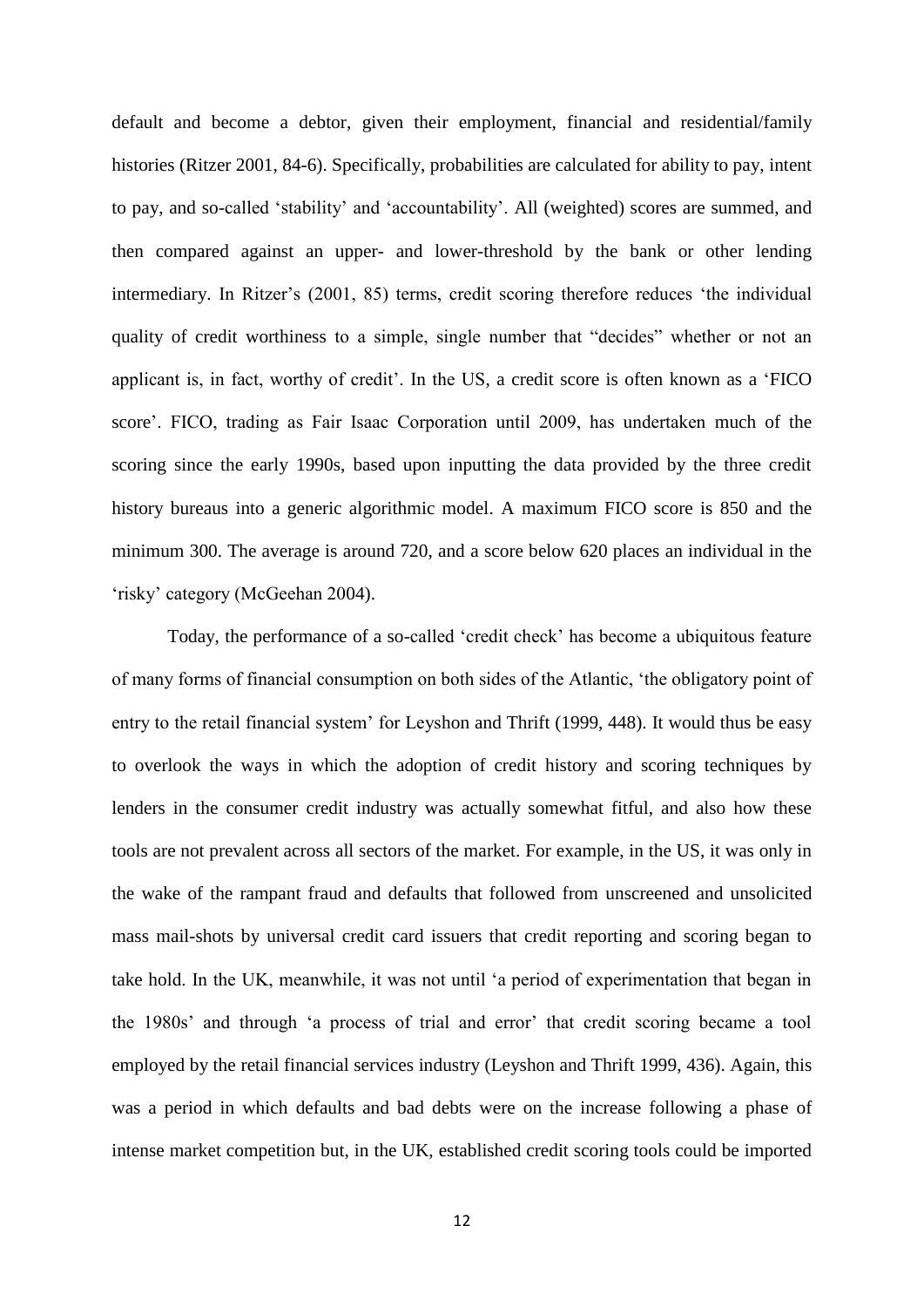ready-made from the US. That said, credit history and scoring techniques remain largely absent in certain market spaces in Anglo-America. Collectively termed 'fringe finance' by Rob Aitken (2006), these are the realms of cheque cashing services, short-term loans which are sold and collected on a door-to-door basis, and payday loans made available through store and online networks.

# *A credit panopticon?*

What the development and adoption of credit history and scoring techniques in mass consumer credit markets ultimately amounts to, for Dawn Burton (2008, 47), is a 'shift from personal trust to institutional trust' in 'the construction of the trustworthy consumer'. And, following Luhmann (1979) and Foucault (1977), and also broadly mirroring the arguments of other studies of the power relations at play in contemporary consumer credit markets in Anglo-America (e.g. Gill 2003; Jeacle and Walsh 2002; Ritzer 2001), what Burton calls 'institutional trust' ultimately turns on the disciplinary and rationalizing forces exercised through what she characterizes as the 'credit panopticon' (p. 53). In short, for Burton (2008; 2012), mass market credit entails the continuous synchronization, standardization and responsibilization of individuals in the consumer population by the apparently all-seeing credit agencies. While the juridical and moral condemnation of deviant debtors remains as an important normalizing force, credit scoring would seem to provide an increasingly pervasive means of surveillance that divides 'good' from 'bad' credit consumers and which produces 'docile bodies' who meet their repayments. As such, 'sanctions such as blacklisting through credit reference agencies' and 'the threat of being blacklisted and relegated to the sub-prime market' are, more-often-than-not, 'an effective control mechanism' (Burton 2008, 115). Indeed, studies of bankruptcy in the US illustrate, in effect, the effective operation of these disciplinary forces: the vast majority of debtors who default on obligations have been shown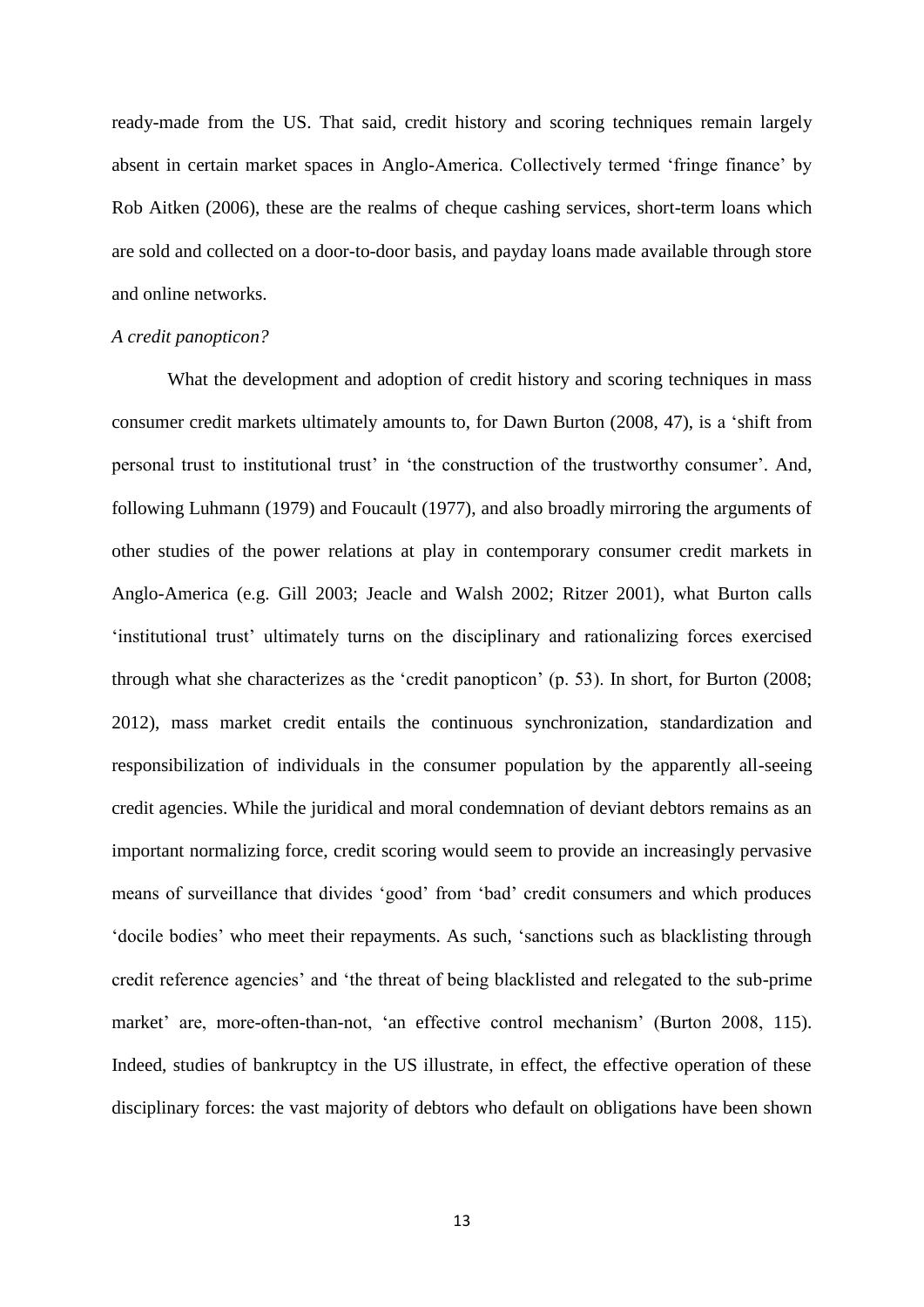to only do so because ill-health, unemployment and/or relationship breakdown reduce their income levels and ability to make repayments (Sullivan, Warren and Westbrook 2000).

To theorize and understand the place of credit scoring in the mass market consumer credit assemblage largely in terms of disciplinary power and surveillance serves, however, to underplay a crucial set of tendencies to change. On the lending side, and when combined with marketing strategies, credit scoring has made possible the differentiation, sorting, targeting and pricing of credit consumers in terms of risk, and not simply the kinds of normalizing divisions and inclusions/exclusions associated with disciplinary forms of power (Langley 2008a; Marron 2007; 2009). For example, the initial use of credit scoring by UK banks in the late 1980s and early 1990s facilitated the profiling of apparently low-risk consumers who could be 'cherry picked' and sold a wide range of credit products and financial services (Leyshon and Thrift 1996). More recently, however, and on both sides of the Atlantic, credit scoring has been crucial to the making and maximization of profits from credit products that are tailored to segmented groups of consumers (Dymski 2005; Morgan and Sturdy 2000). Such finite agglomerations of credit consumers serve a dual purpose for lenders. Consumers are classified not only in terms of their apparent appetite for this or that product, but also in terms of the default risk that they represent. While this has made possible specialized lenders, business models and products that target certain categories of customer – most obviously, given the recent crisis, sub-prime car loans and especially mortgage products made available at higher rates of interest to risky and otherwise excluded borrowers (Burton et al. 2004; Langley 2008b) – it also ensures that so-called 'risk-based pricing' has become omnipresent in the consumption of credit.

In risk-based pricing, the future and the past meet in lenders' stratified risk calculations and pricing decisions that are made in the present. Probabilities for default for different categories of consumer are determined on the basis of inference from statistics on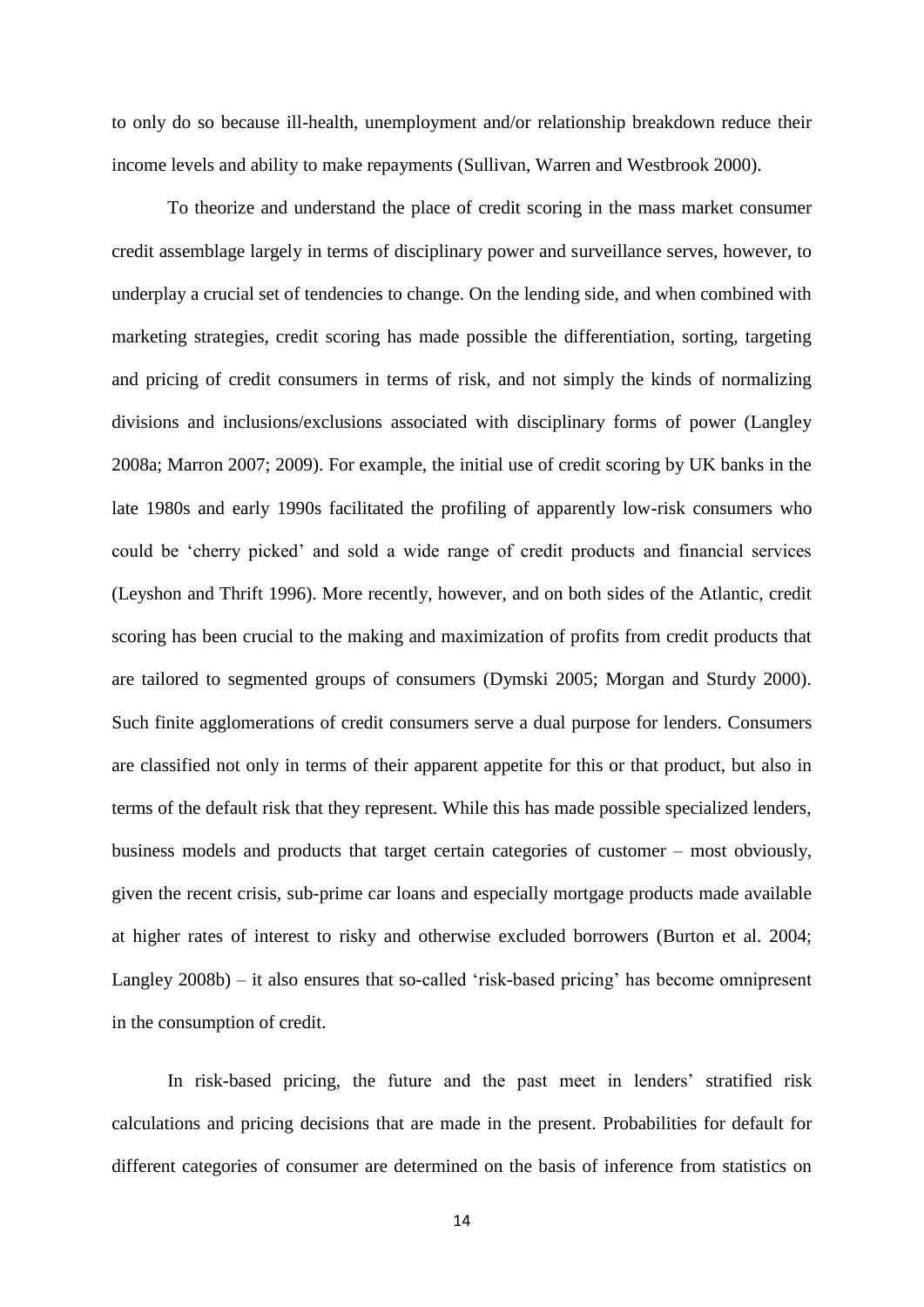the past credit records and behaviour of the population. Graduated rates of interest thus become chargeable to consumers and would-be consumers on the basis of how they are categorized, both across and within different product lines. As Marron (2009, 164) summarizes, 'Risk is thus the apogee of a relativistic articulation of creditworthiness: its attribution to individuals is dependent upon the specific technology of risk through which they are interpreted and the formulation of the population within which they are located'.

#### *A control society*

So, what the growing significance of credit history and scoring techniques in mass consumer credit markets actually amounts to is something of a dynamic reworking of the disciplinary power relations that, after Foucault (1977), are emphasized by Burton and others. I would argue that the prevalence of credit scoring in the assemblage of mass markets for consumer credit can be more productively thought of in terms of Gilles Deleuze's (1992) notion of 'societies of control' (cf. Elmer 2004; Zwick and Denegri-Knott 2009). We should be wary of the epochal claims made by Deleuze, for whom the modes of power characteristic of control societies are said to be replacing those of disciplinary societies which already reached their peak at the outset of the twentieth-century. This would lead us to overlook the still highly significant ways in which disciplinary and juridical power remains at work in contemporary consumer credit relations. That said, Deleuze's theorization of the present operation of power holds three key insights for appreciating how credit scoring operates in the dynamic assemblage of mass consumer credit markets, and especially for understanding how credit scores themselves become objects of consumption.

First, central to Deleuze's (1992) notion of societies of control are the power relations that are said to operate, at once, through both the individual and the population in order to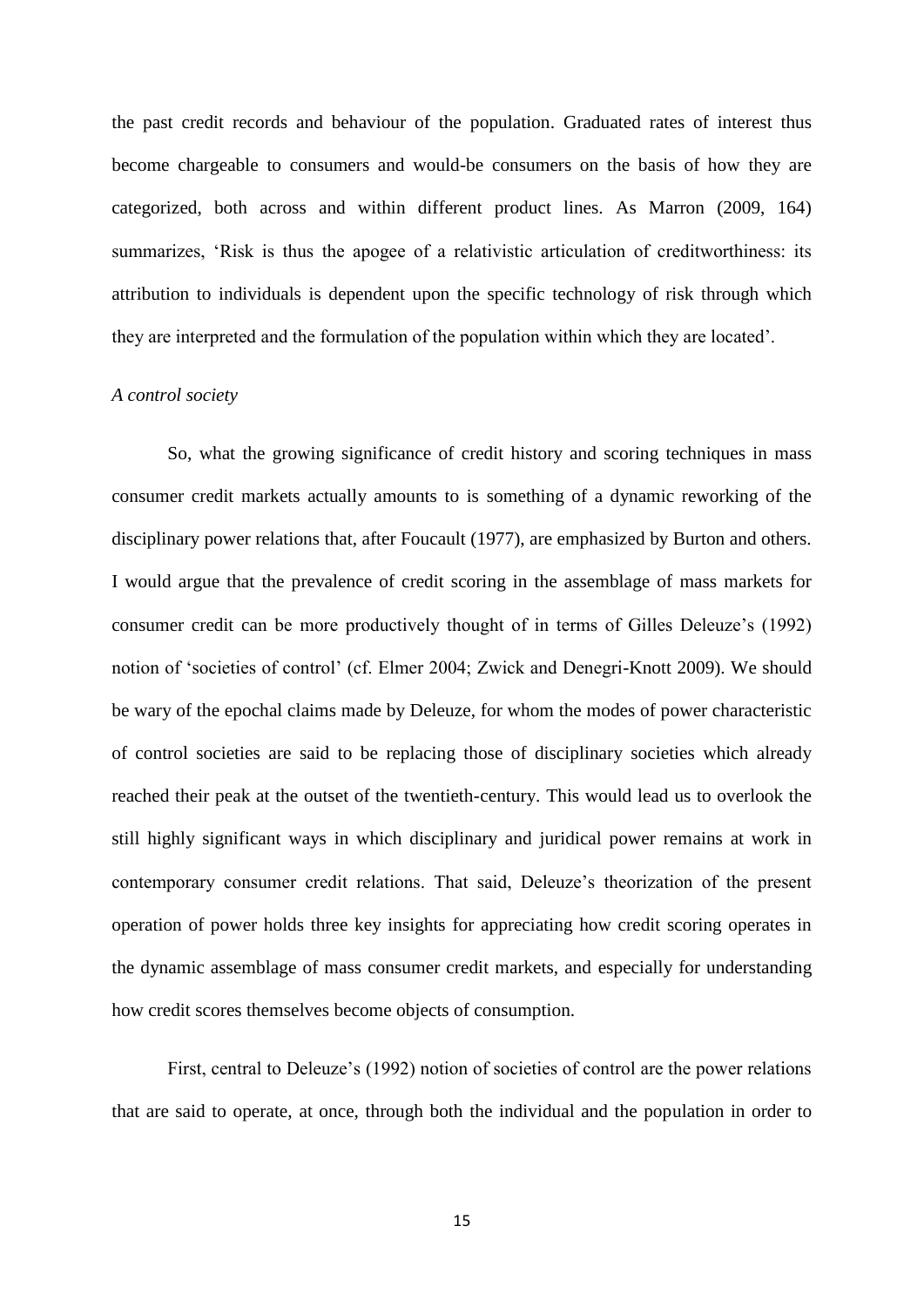'administer life' in contemporary liberal society (p. 3). For Foucault, as Deleuze (1992) summarizes,

The disciplinary societies have two poles: the signature that designates the *individual,*  and the number or administrative numeration that indicates his or her position within a *mass.* This is because the disciplines never saw any incompatibility between these two, and because at the same time power individualizes and masses together, that is, constitutes those over whom it exercises power into a body and molds the individuality of each member of that body. (p. 5)

According to Foucault, both the individual and the mass population are brought together and moulded as docile bodies as they pass into and through 'the enclosures' of the prison, factory, school, hospital, family and so on. But, for Deleuze, the control of individual and mass now increasingly operates not through 'moulds' but via numerical 'modulations' (p. 4), wherein 'Individuals have become "*dividuals*", and masses, samples, data, markets, or "*banks*"' (p. 5, *emphasis in original*). The risk-based targeting and pricing of disaggregated and dissected credit consumers resonates strongly with this broader move to modulated governance and its correlations, inferences and association rules (cf. Amoore 2011; Beckett 2012; Zwick and Denegri-Knott 2009), as it works through numerical categorizations forged through the relations between individual credit histories and those of the population of credit consumers.

Second, Deleuze's (1992) notion of societies of control is, in crucial respects, a reflection on how order is achieved in a world that appears to be marked by a spatiality of movement, motion and circulation, as opposed to one of cellular and disciplinary enclosures. Control mechanisms have a 'variable geometry' (p. 4), and the formerly separate institutions of enclosure are said to be 'coexisting in one and the same modulation' (p. 5). And, it follows that

16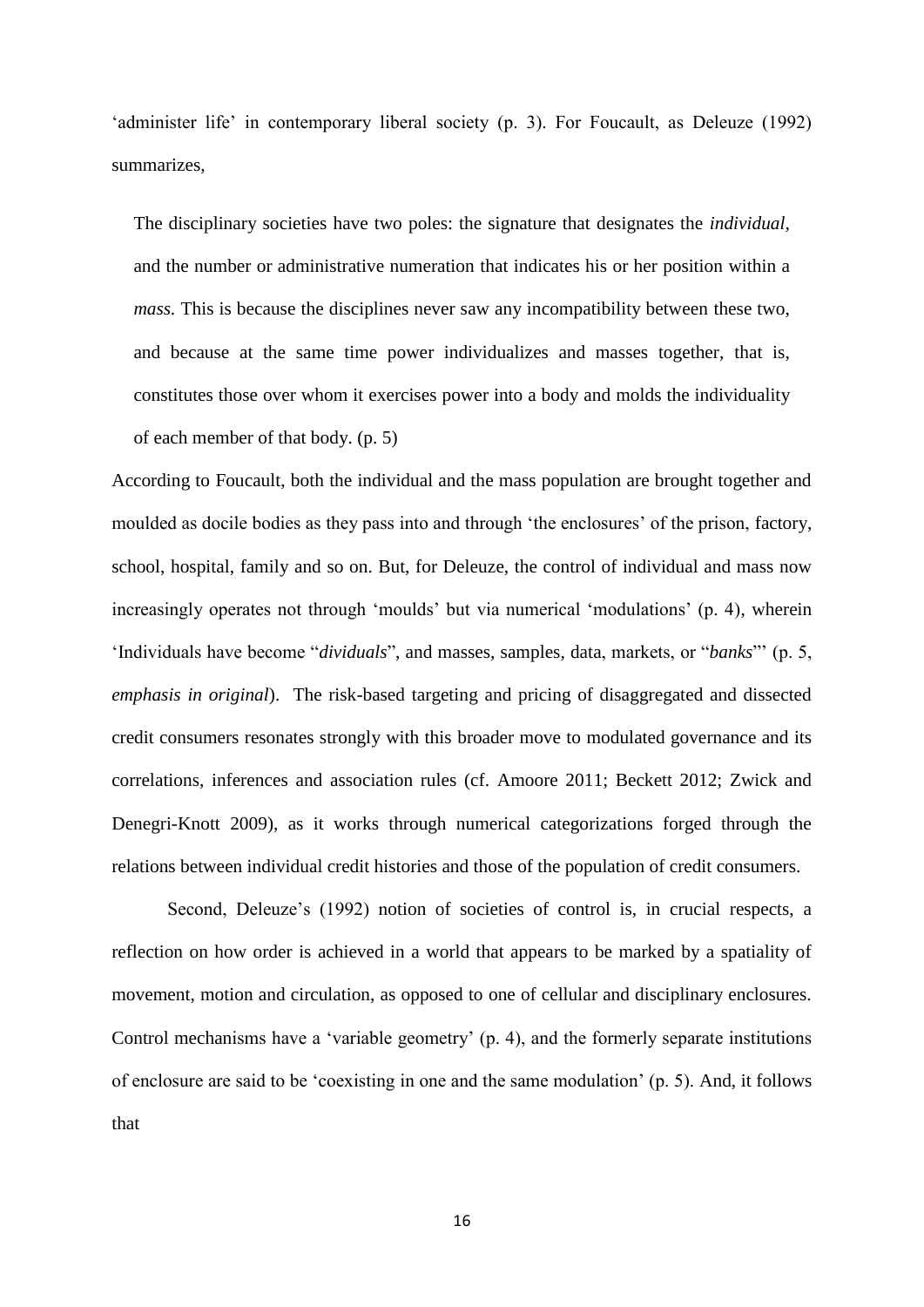In the societies of control … what is important is no longer either a signature or a number, but a code: the code is a *password,* while on the other hand the disciplinary societies are regulated by *watchwords* (p. 5, *emphasis in original*).

For the credit consumer, one's credit score is not exclusive to one as an individual. It is not a 'signature' arising out of their own credit history; neither is it equivalent to the kind of 'number' they are allocated at birth or upon entering each of the disciplinary enclosures. Such disciplinary numbering was, as Jeacle and Walsh (2002) show, characteristic of the early development of score card techniques in support of consumer credit in department stores. Today, and in contrast, a credit score is more akin to a dividuated risk 'code' or 'password' that the credit consumer may or may not know, but which they nonetheless carry with them as they constantly traverse financial and other (e.g. housing, employment, rental) market spaces. Their credit score holds a variable capacity to unlock and to lockout across time and market spaces, and to determine the interest rate that the credit consumer will pay for a particular product and at a specific moment should they participate within and across credit markets.

Third, and related, the ordering mechanisms of control also operate for Deleuze in societies characterized by a temporality of perpetuity, wherein 'one is never finished with anything' and 'the man of control is undulatory, in orbit, in a continuous network' (p. 5). Deleuze contrasts this with the linearity of disciplinary societies, wherein the individual typically passes

from one enclosed environment to another, each having its own laws: first, the family; then the school ('you are no longer in your family'); then the barracks ('you are no longer at school'); then the factory; from time to time the hospital; possibly the prison, the preeminent instance of the enclosed environment. (p. 3)

17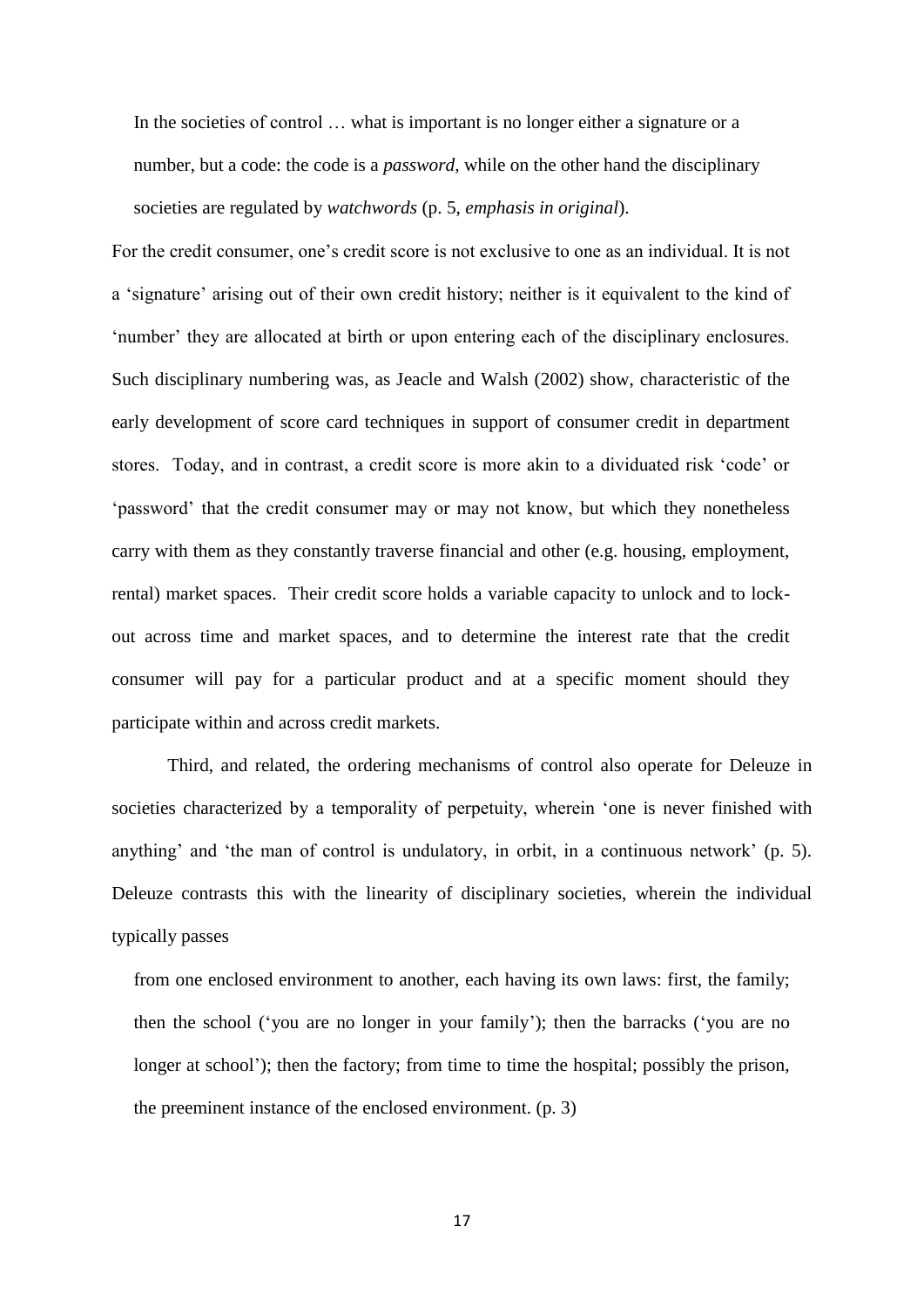For the credit consumer, there is an on-going and fluctuating perpetuity to both their present debt obligations which extend into the future, and to their credit score. As a probabilistic projection made in the present about future creditworthiness and default risk, the credit consumer's credit score is one of 'the ultrarapid forms of free-floating control' that Deleuze talks of (p. 4). It is endlessly up-dated, tested and revised. An individual's credit score is never fixed, it may worsen but can also improve.

In sum, now marked by tendencies to categorize disaggregated and mobile credit consumers through constantly revised risk codes, the mass market consumer credit assemblage operates to forge order in ways that are no longer simply and only juridical and disciplinary. As a relatively recent development in that assemblage, moreover, the CreditExpert-style products discussed in detail in the next section of the paper can be understood as an exemplification of these tendencies to change and control. The very construction and sale of these on-line products rests on credit consumers being aware, or being made aware of, the significance of the risk code that they are given and carry which them; how that code largely determines whether or not they will be able to access credit in its various forms; and how it figures in the interest rates they will be required to pay. At the same time, however, it is notable that the consumer of credit reporting products does not appear as an imperilled and somewhat hapless figure who is sliced and diced in the world of data, codes, computers and markets that comprise 'a new system of domination' in Deleuze's terms (1992, 7). To put this bluntly, the consumption of credit scores can, in effect, only take place once the mechanisms of societies of control have come into play. If credit scoring was merely a disciplinary technique that operated to include and exclude, then there would be only a very limited market for credit score products. Yet, and at the same time, the consumption of credit scores also cuts somewhat against the grain of the alienated dividuals that Deleuze seems to have had had in mind, whether in his short essay on societies of control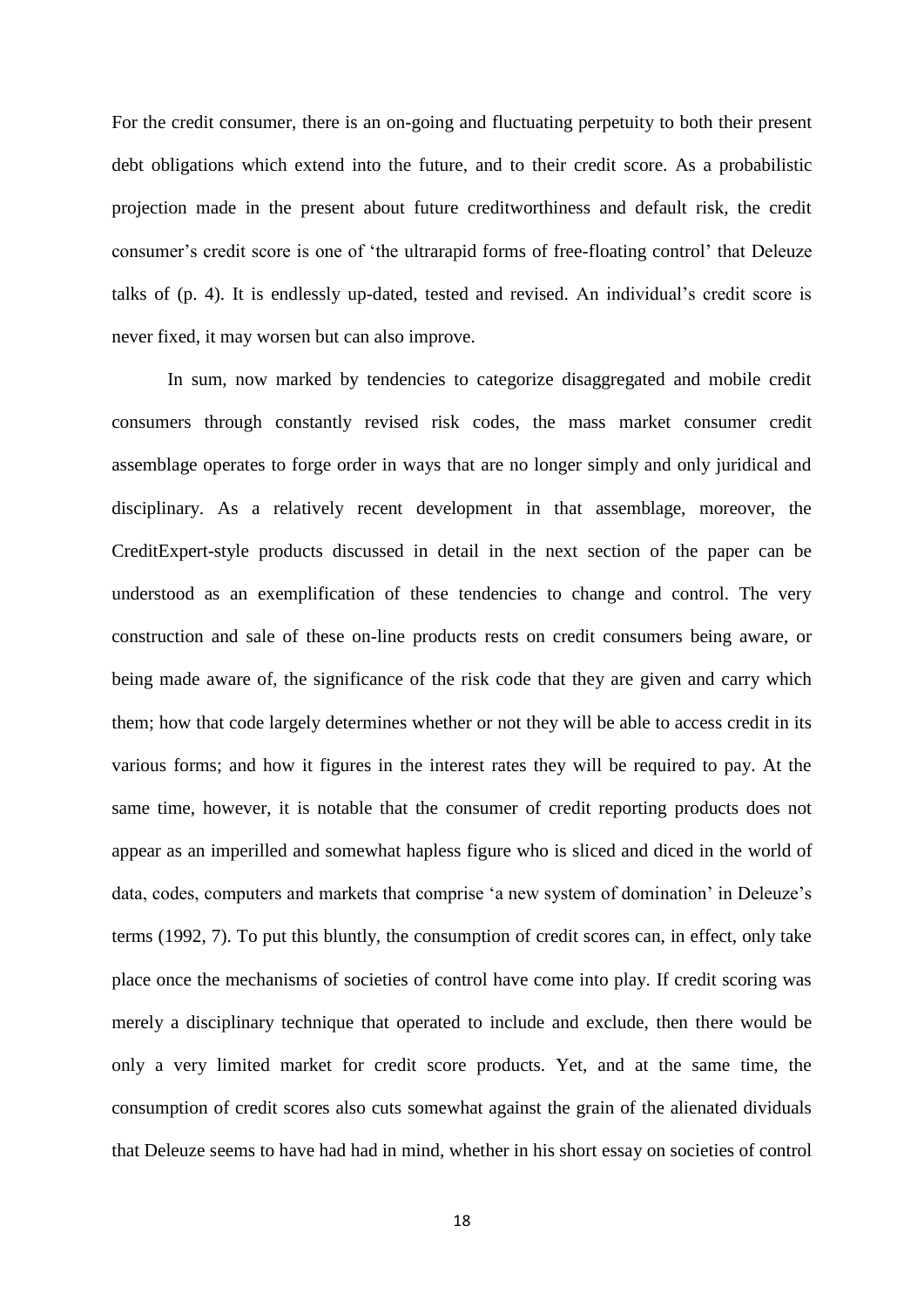or his writings with Felix Guattari on the significance of indebtedness as a regulatory relation in contemporary capitalism (Deleuze 1992; Deleuze and Guattari 1983). As claims made for Equifax's Credit Report succinctly capture the construction and marketing of these products, for example, this is a product which 'Puts you back in control' (http://www.equifax.co.uk/Products/credit/credit-rating.html).

# **Entrepreneurial credit consumers**

Credit report products marketed in the US and UK can also be said, then, to exemplify a second set of tendencies to change in the dynamic assemblage of mass market consumer credit. To draw on another of Deleuze's (2006) direct engagements with the writings of Foucault, there is a set of tendencies that is re-drawing the 'line of subjectivation' present in the assemblage of mass market consumer credit. The waning (but not disappearance) of disciplinary power relations entails tendencies wherein the responsible credit consumers who are summoned-up do not simply meet their outstanding obligations, but possess an entrepreneurial disposition towards credit.

An entrepreneurial disposition towards credit includes various rationalities in the manipulation of existing debt obligations. These have been well documented, and include moving a credit card balance to take advantage of a teaser rate that applies on another card (Langley 2008a), or paying down an unsecured loan when remortgaging because the interestrates payable on a secured loan are much lower (Cook, Smith and Searle 2009). But, this entrepreneurial disposition now extends to credit scores, to precisely the kind of rationalities in the management of uncertainties over future access to credit at competitive rates that are exemplified by CreditExpert and comparable products. It is a disposition, moreover, which is also affectively animated in important ways. While fear of moral condemnation and of the loss of freedom which follows from failure to make existing repayments continues to enliven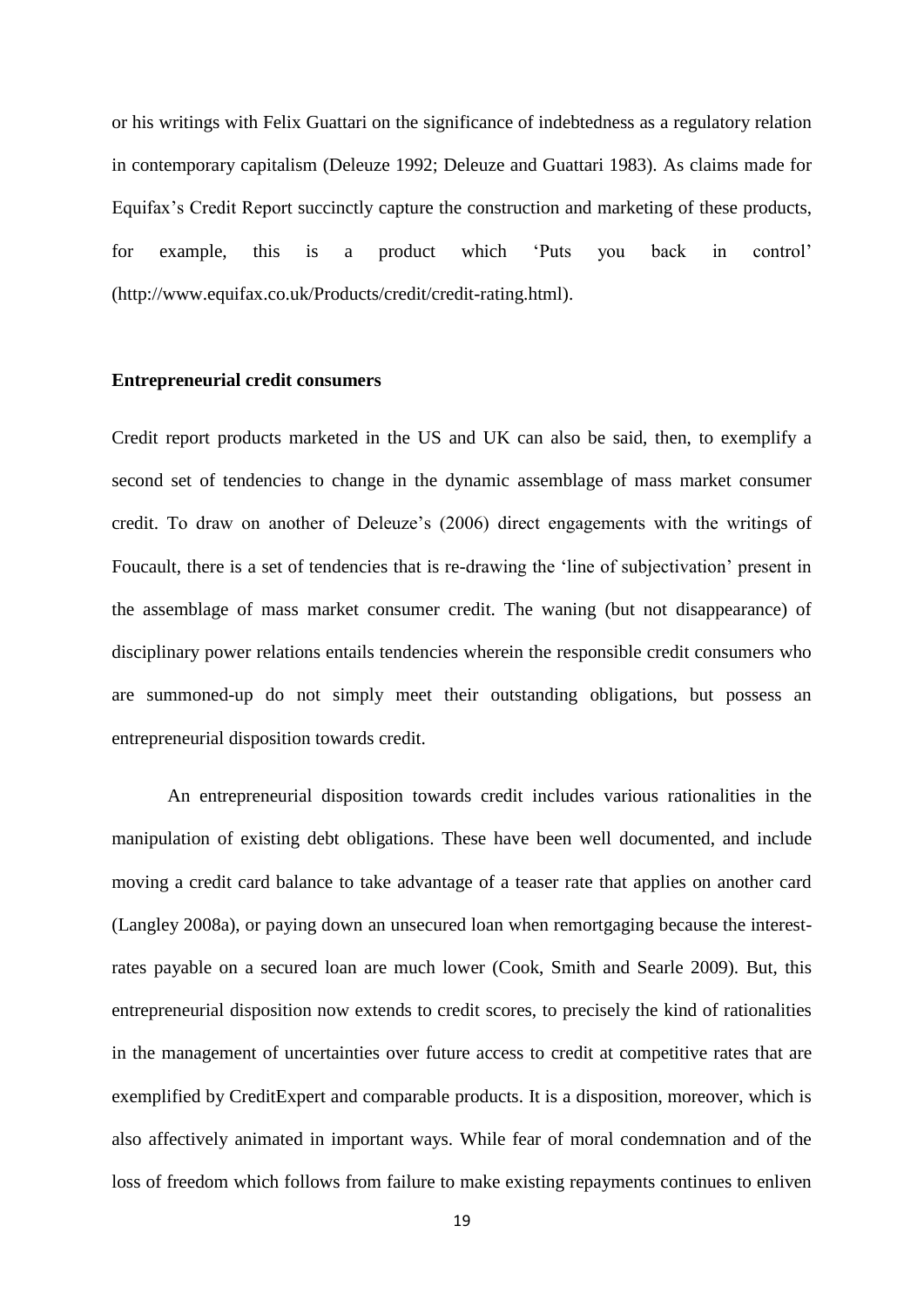the conduct of the credit consumer, hope is also invested in the very market mechanisms of control that increasingly govern credit relations.

To be clear, the subject that is called-up as the individual agent who is responsible for the up-keep of credit relations in the contemporary mass market assemblage is still firmly the borrower as debtor, and not the lender. But, within this important continuity in the ordering of credit relations is also a subtle and significant change in what it means to be a responsible borrower and consumer of credit. There is, in Deleuze's (2006) terms, a 'derivation' in the line of subjectivation, not a 'bifurcation' or 'fork'. Being a credit consumer is no longer only about thriftily meeting repayments of principal and interest on existing obligations, prudent practices of the self that are roused by fears of debt delinquency, discipline by the law and exclusion by lenders. The entrepreneurial credit consumer is certainly a solvent, careful and calculating individual, but their self-disciplinary practices also work to manage uncertainties and maximize their future access to credit at affordable rates. In this respect, the payment of a monthly fee for an on-line product which makes one's own credit score the object of consumption, and equips one with the capacity to improve that score, is an entrepreneurial and hopeful move. It is one that has been written into these products from their very outset.

## *A new governance of the self*

As Donncha Marron (2009, 165-73) details in his analysis of the initial development of credit report products in the US, Fair Isaac Corporation spent the 1990s consistently resisting pressure and legal challenges from consumer rights groups and state agencies to make it possible for individuals to access their own credit scores. Such calls for 'transparency' in market information are, as Hirsto (2011) explores, a feature of individualized financial consumption more broadly. Lenders who made use of FICO scores when determining the creditworthiness and default risks of their consumers were thus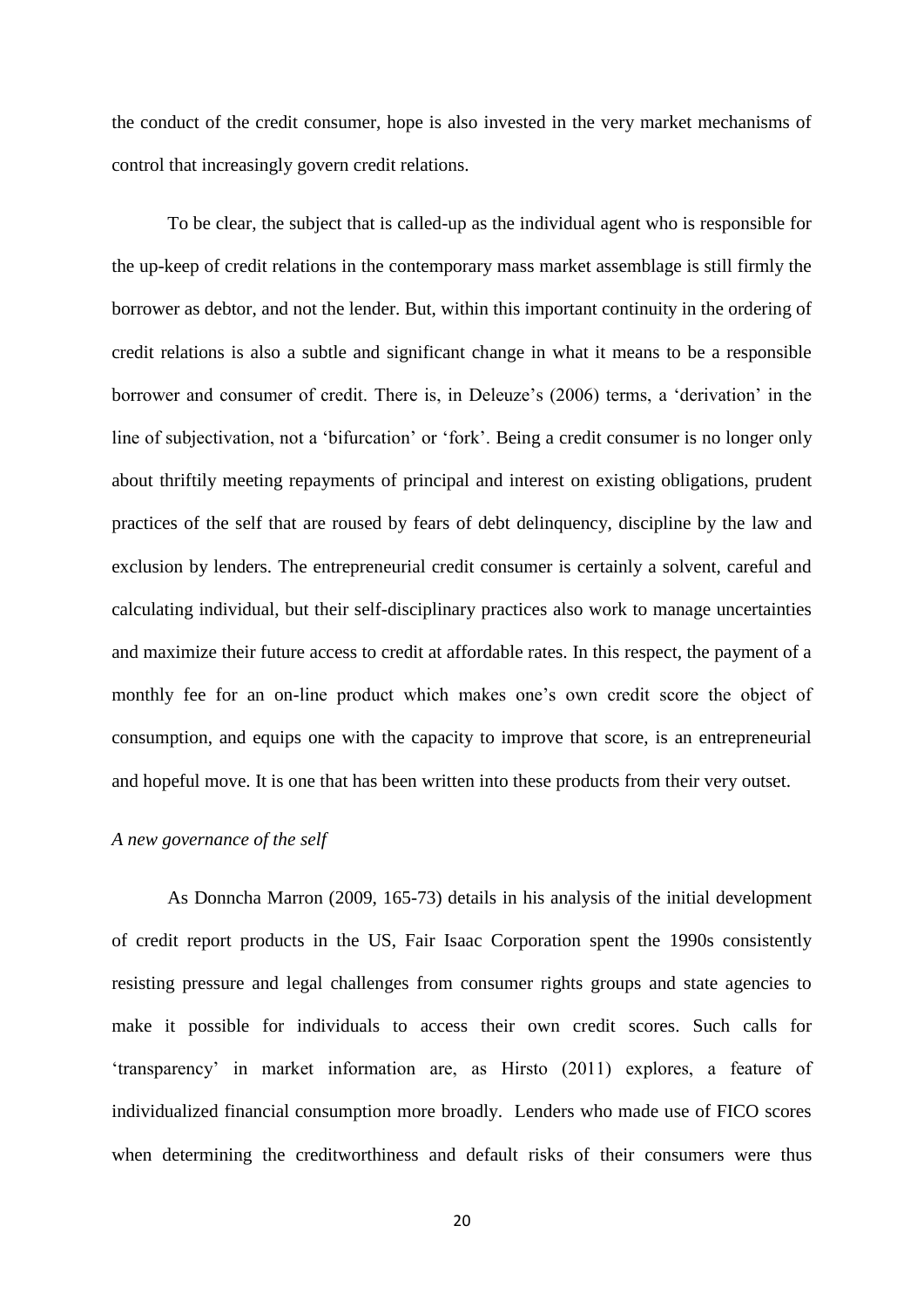required to sign nondisclosure contracts. While the opening-up of their propriety algorithmic scoring models posed a threat to their business, Fair Isaac executives also believed that consumers who knew and reflectively acted on their own credit score would serve to undermine the predictive capacity of those models. But, in 2000, and following a high-profile case in which on-line lender E-loan disclosed the credit scores of its customers in the name of transparency and consumer freedom, Fair Isaac repositioned itself within these debates.

Arguing that 'consumer knowledge of a single abstract score provided a fractious basis for managing one's credit', especially 'given the dynamism of scores and the complexity of a diverse market context where creditors have different risk acceptance thresholds and deploy different mechanisms', Fair Isaac introduced a fee-charging, on-line service called Ficoguide (Marron 2009, 169-70). Ficoguide provided lenders with information on the factors (known as 'reason codes') that were significant in determining a customer's credit score at the point of a loan transaction, for example, such that they might be conveyed and explained to that customer. Consumers who underwent this feedback process were then permitted to access Ficoguide independently of the lender concerned, and to take advantage of advice on how to improve their score. Shortly thereafter, in April 2001, an alliance between Fair Isaac and Equifax saw the launch of a shared but separately marketed credit score product which, complete with generalized advice services and personal telephone help-lines, was made directly available to consumers and was unrelated to any particular credit transaction. What the emergence of these 'toolkits' signalled, for Marron (2009, 171), is that 'risk was to be delivered as part of a service for creating and recreating the conditions for a new governance of the self'.

Inspired by Foucault's (1979; 2008) theorisations of the governmentalized and biopolitical mode of power that for him is said to come to the fore as disciplinary forces wane, a large body of literature supports the claim that individuals are summoned-up in the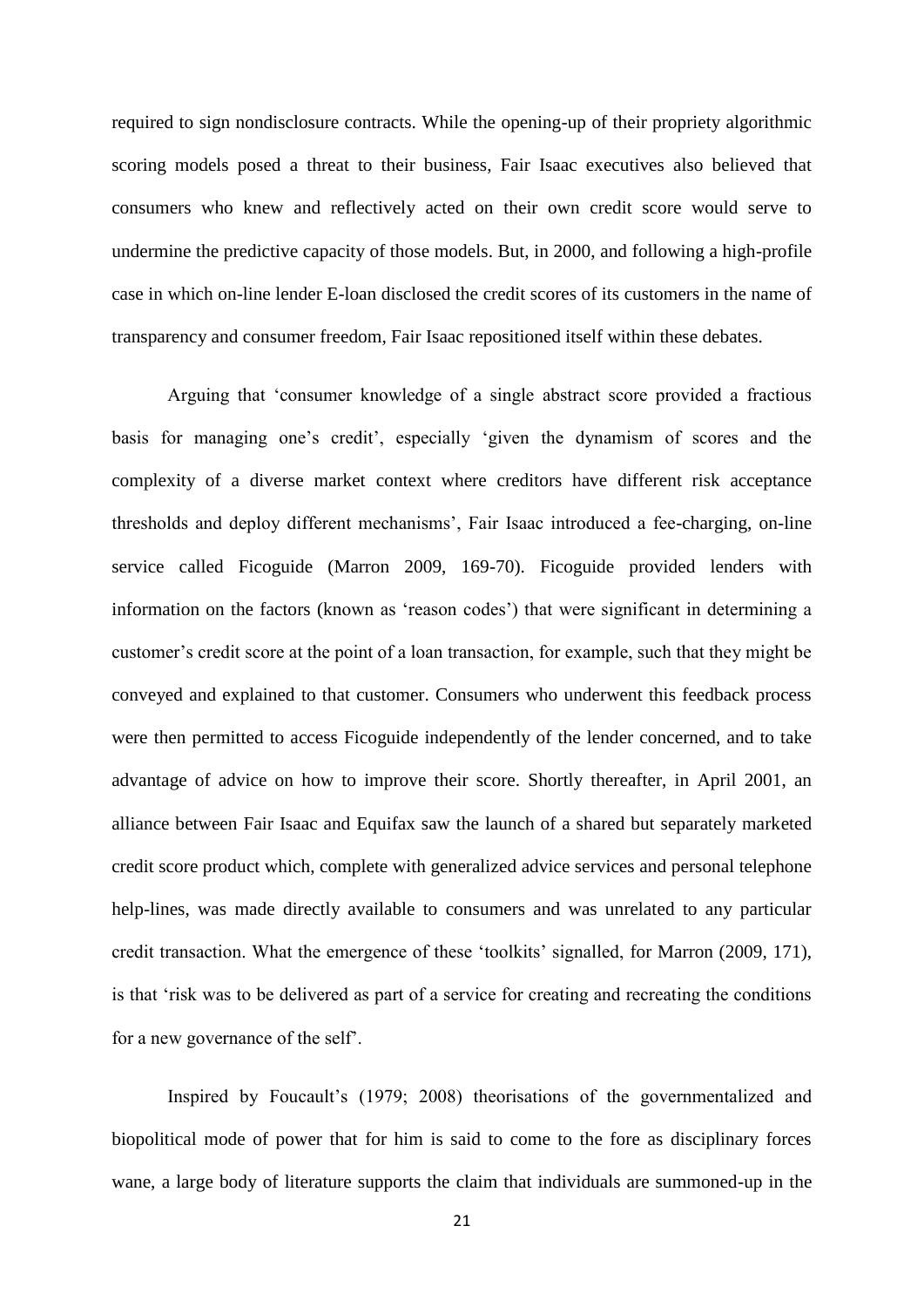contemporary neo-liberal period and across a range of domains as reflexive subjects who make an enterprise out of their own life in order to produce their own wealth, well-being and security (cf. Amoore 2004; Higgins 2001; Lemke 2001). For Foucault, this is a mode of power with essentially the same object referent as discipline, that is, the life of the population. Yet, the problematization of how to 'make life live' is somewhat different to the standardizations and synchronizations of the population that are produced by discipline (Foucault 1998). This is especially the case given the rise of neo-liberal economic thought and techniques which position the market as 'a site of veridiction' (Foucault 2008, 32). Neoliberal governmentality and biopolitics is thus characterized by power relations that operate through (as opposed to on) apparently autonomous and competitive individuals; reflexive and entrepreneurial subjects who seek to gain from the volatilities and vicissitudes of global circulations. Understood in these terms, as Marron (2009, 184) eloquently summarises, 'A FICO score embodies a measurement of the entrepreneurial abilities of the credit user'. Mass market credit consumers are 'free' to choose, but they are also obliged to evaluate their own decisions and behaviour in the face of uncertainties over their future freedom to choose.

While providing a range of crucial and critical insights into contemporary power relations and processes of subjectification, Foucauldian-inspired studies of governmentality and biopolitics nonetheless have a significant analytical deficit: they neglect the play of what Melinda Cooper (2008, 10) calls 'the operative emotions of neoliberalism … the essentially speculative but nonetheless productive movements of collective belief, faith, and apprehension'. The neoliberal entrepreneurial subject is, by definition, a figure who 'embraces risk' (Baker and Simon 2002), one who provides for their own security and freedom in the face of an uncertain future through a whole host of rational and calculative practices and techniques designed to enable the seizing of opportunities. With these calculations of risk, however, come fear and anxiety, and hope and optimism. For those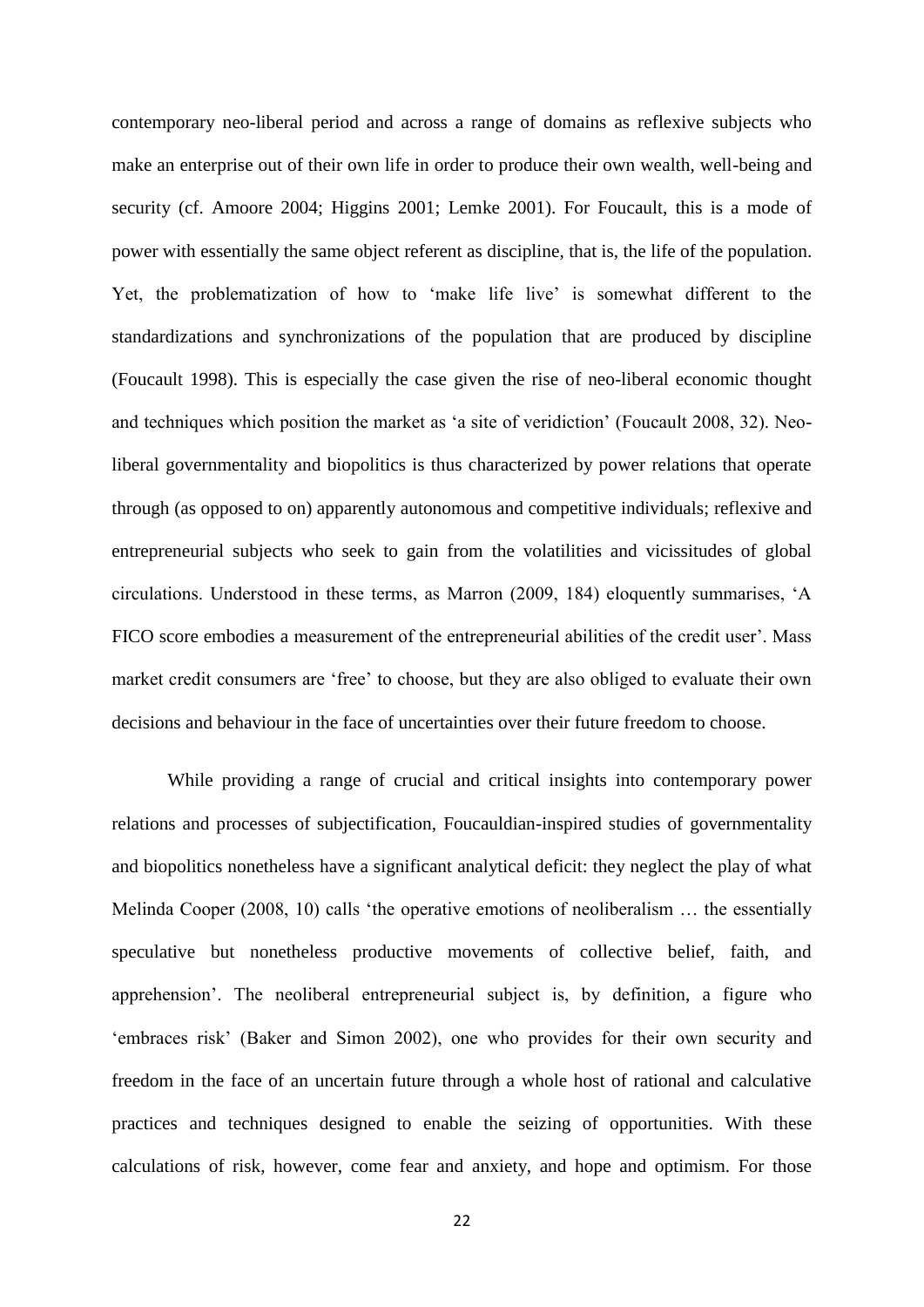considering these dynamics in the context of the individualization and insecurities of Ulrich Beck's (1992) 'risk society' thesis, anxiety and fear in particular are thus viewed in realist terms as a feature of the present ontological condition (e.g. Bauman 2006; Wilkinson 2001). Indeed, in this vein, as Peter Jackson (2010) has shown, for example, the advertising and marketing of food products plays on and plays up already present consumer anxieties. That which interests us here, however, cannot be read-off from this supposed ontological condition: that is, the manufacture of hope and optimism as 'aleatory dynamics of living' and 'pre and post personal force(s)' (Anderson 2010, 220) that animate the entrepreneurial consumption of credit and credit scores.

#### *An entrepreneurial and hopeful consumer*

The credit score products offered by Experian, Equifax, myFico and TransUnion serve to fabricate the credit consumer as an entrepreneurial and hopeful figure who successfully confronts future uncertainties. This process is not necessarily straight-forward. For example, marketing and advertising may blur the lines somewhat between the rights of access that an individual holds in relation to their own credit history, and the score and services that a consumer of credit report products may purchase. In the US, for instance, Experian was sued by the Federal Trade Commission in 2005 for deceptive marketing tactics relating to its freecreditreport.com product, and the 2009 Credit CARD Act includes guidelines on how such products should be advertised. Nonetheless, the manufacture of this entrepreneurial and hopeful subjectivity and its dispositions can be said to have four main features.

First, and most obviously, all these providers' websites draw a clear line of causality between credit scores and access to them, and the rates of interest payable on credit in its various forms. They thereby establish the credit score as an object to be consumed and acted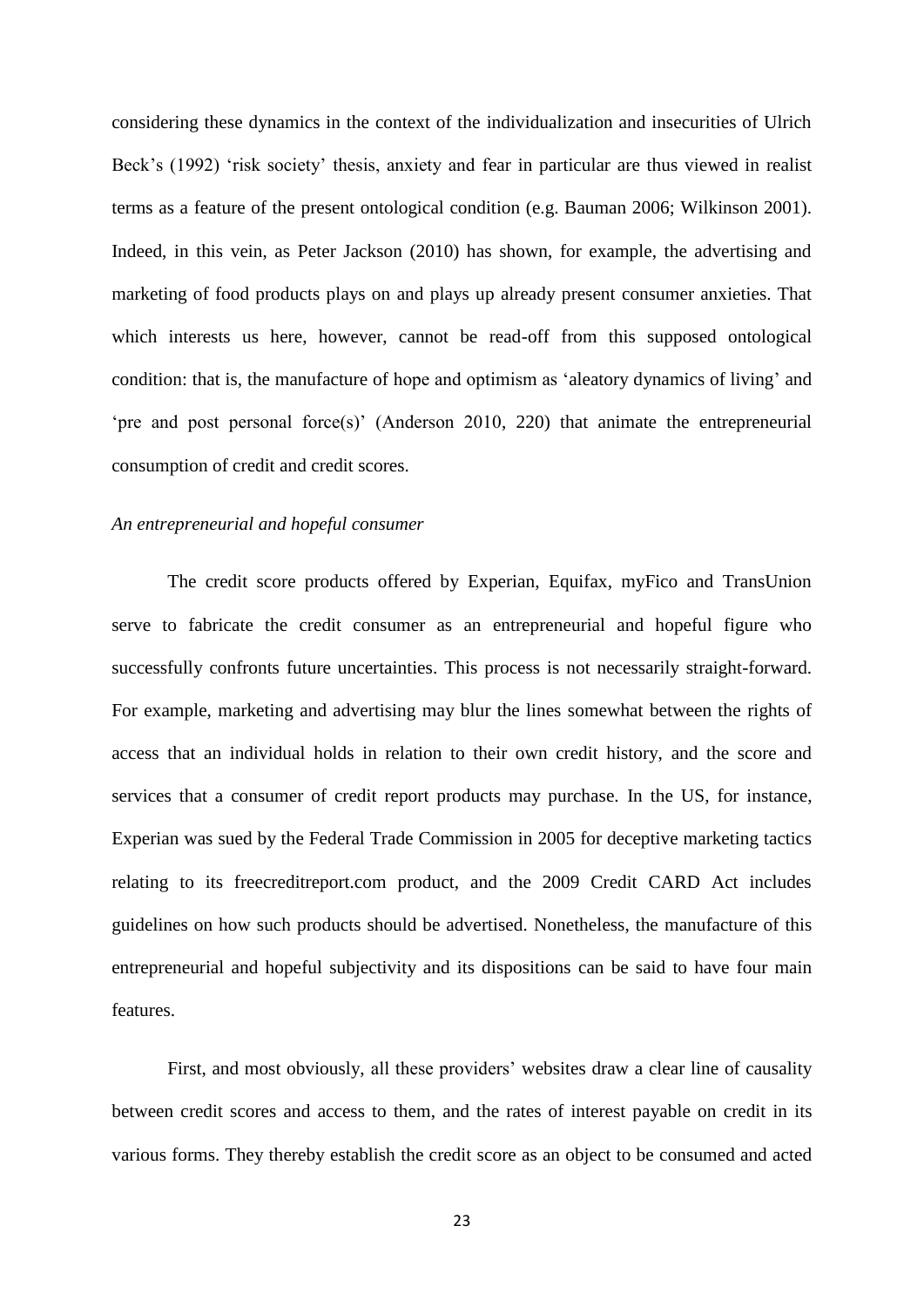on by the entrepreneurial user of credit. This is often part of broader accounts on these websites of how credit reporting and scoring works, whether through an interactive example report (Experian) or via a 'Learning centre' (Equifax) or 'Credit Education' section (TransUnion). A would-be consumer of TransUnions's TrueCredit product, for instance, is informed that 'Credit report scores are often used by lenders as a predictor of how likely you are to repay your loans. A credit score is generated by a mathematical formula utilizing the data from your TransUnion, Equifax or Experian credit reports. Lenders have been using credit report scoring as part of lending decisions for more than 20 years' (http://www.transunion.com/personal-credit/credit-reports/credit-report-scoring.page).

Similarly, and on the myFICO webpages, credit consumers are told 'Credit scores give lenders a fast, objective measurement of your credit risk … Using credit scoring, lenders can focus only on the facts related to credit risk, rather than their personal feelings. Factors like your gender, race, religion, nationality and marital status are not considered by credit scoring' (http://www.myfico.com/CreditEducation/ScoringHelps.aspx). Moreover, myFICO conveys the five 'ingredients' or 'categories of information' taken from a credit history in order to arrive at a score, including their relative weightings as diagrammed in a multicoloured pie chart: payment history (35%); amounts owed (30%); length of credit history (15%); new credit (10%) and types of credit (10%) (http://www.myfico.com/CreditEducation/WhatsInYourScore.aspx). A visitor to the opening pages of the CreditExpert website in the UK is simply told, meanwhile, 'The higher your score, the easier you will find it to get credit and find the best deals and lowest interest rates' (http://www.creditexpert.co.uk/).

Second, while taking out a monthly subscription to a credit report product is thus an entrepreneurial move that relates to one's consumption of credit in the first instance, the websites of providers also attach the credit score to wider meanings of successful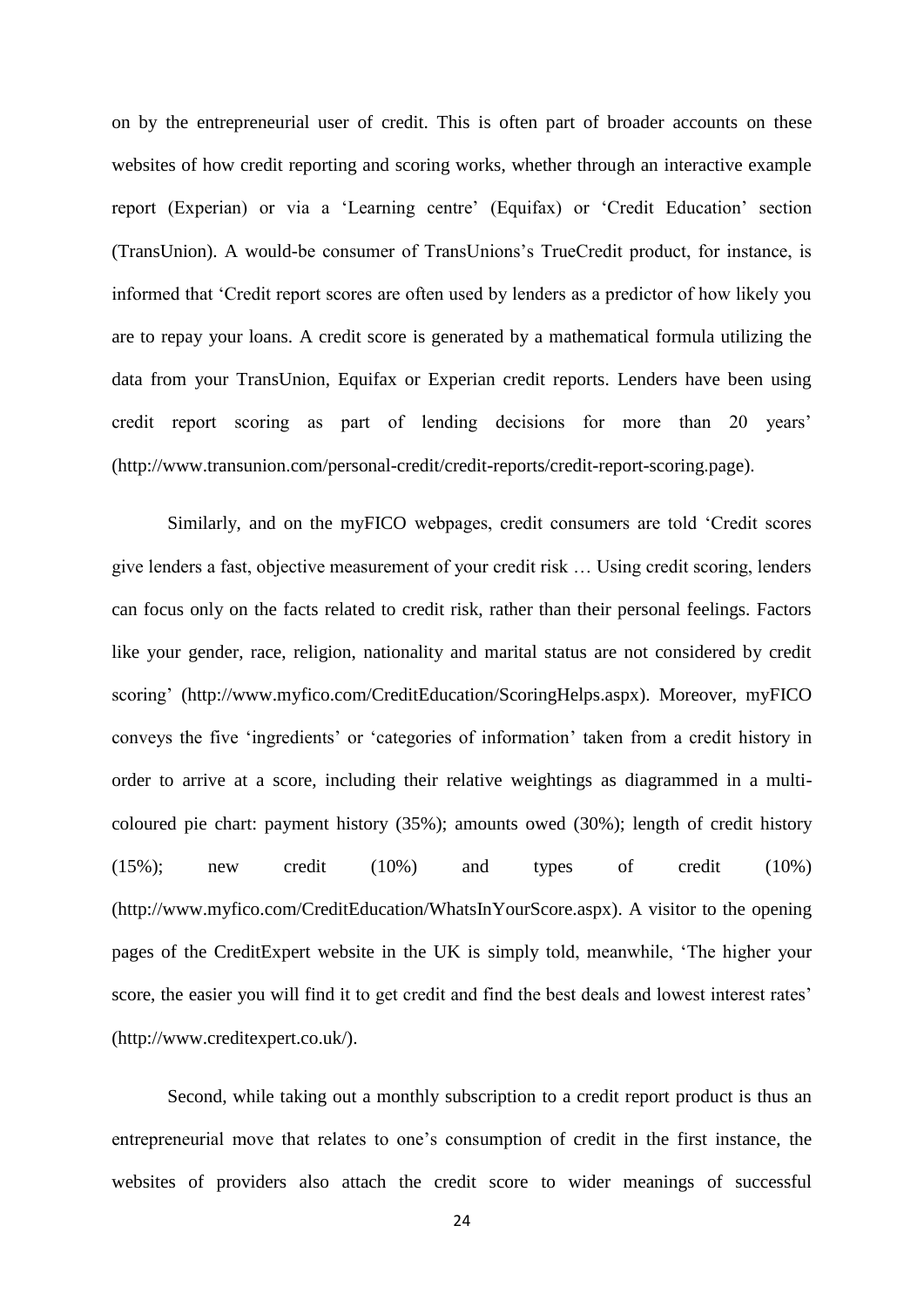entrepreneurialism in liberal society through categories such as 'freedom' and 'life'. The opening page in the 'Learning Centre' section of the Equifax website, for example, features a striking image and caption which provides a stark illustration of the wider life-enhancing implications that these type of products are claimed to hold. A young man and woman with their backs to the viewer are sat on a grass hillside, gazing out across the horizon of a clear sky. Their arms are intertwined, and their white clothes and sharp black (him) and blonde (her) hair are particularly striking against the green and pale blue backdrop. The white text overlaid on the grass on right hand side of the picture simply reads 'Understand your Credit Report and enjoy your freedom' (http://www.equifax.co.uk/Products/learningcentre/learning-centre.html). Significantly, the inference is that the 'freedom' to be enjoyed is not freedom from debt. Neither is it simply access to credit and the consumer choices which that access is said to enable. Rather, freedom is access to credit at the best price possible and the sense of pleasure and peace of mind that follows from being in control and ahead of the crowd.

The home page of the Equifax website effectively puts some flesh on the bones of this claim by encouraging would-be credit report product consumers to 'Click on one of the videos below to hear directly from some of our customers' (http://www.equifax.co.uk/index.html). Six customers each speak to camera in their own short video clips. Each not only holds constant the basic claims that are made for these products in terms of score improvement and improved access to credit at affordable rates. Viewed together, the videos also illustrate the utility of credit report products for the freedoms enjoyed by a range of consumers with diverse financial, economic and life situations. For example, 'Bobby', who was looking to get a new mortgage but who 'knew I had a bad credit score', turned to Equifax to 'sort that out and get my life back on track'. He followed the advice and help he received, and could 'actually see his credit score climbing'.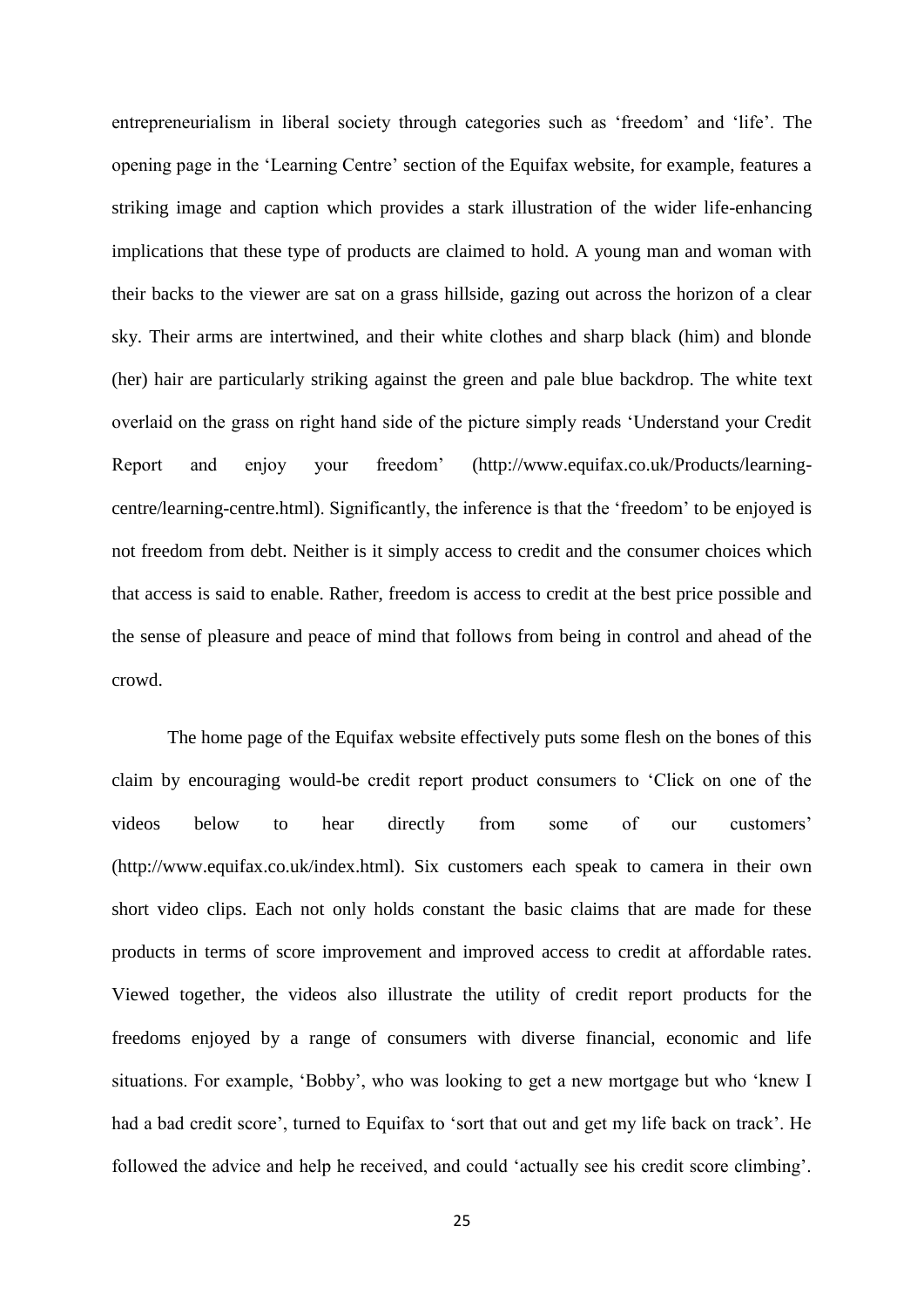'It becomes a bit addictive really', he confesses. 'Stuart', in contrast, says that he was 'just checking his report', but claims that 'When you are thinking about your financial situation … understanding your credit position empowers you when you are talking with lenders to negotiate reasonable terms, and also it gives you an understanding of the position in the market that you can approach'. 'Kimberly', who was 'just Googling around', found the product and recommends that 'Basically, it just makes your life easier to manage your finances and stuff … I was pretty naff before. 'Richard', meanwhile, states that he has 'now got all my finances in line, and I feel more confident about that … I've got peace of mind … Now I've done it, I'm happier'.

As these testimonies of Equifax customers already begin to suggest, the websites that provide the gateways for credit report products also typically fashion entrepreneurial and hopeful subjects in a third main way: credit consumers appear as constantly active and selfmotivated, as seeking knowledge of themselves and of how to go about constant selfimprovement. Cultivating a better credit score thus appears as always on-going. It is not simply a matter of knowing your own 'code' or 'password' in Deleuzean (1992) terms, but of embarking on a kind of well-equipped voyage of entrepreneurial and hopeful discovery centred on that code. So, for TransUnion, for example, would-be consumers of credit score products are told: 'A low credit score today doesn't mean you can't work toward better credit health. Let the low credit score be the starting point for your journey toward a more robust score' (http://www.transunion.com/personal-credit/credit-issues-bad-credit/low-creditscore.page). This is about taking 'your credit score from cellar to stellar' (http://www.transunion.com/personal-credit/credit-issues-bad-credit.page). After all, 'A score is a "snapshot" of your risk at a particular point in time' (http://www.myfico.com/CreditEducation/FactsFallacies.aspx). And, 'A proven record of sound financial behavior and time will have the most significant impact on your score'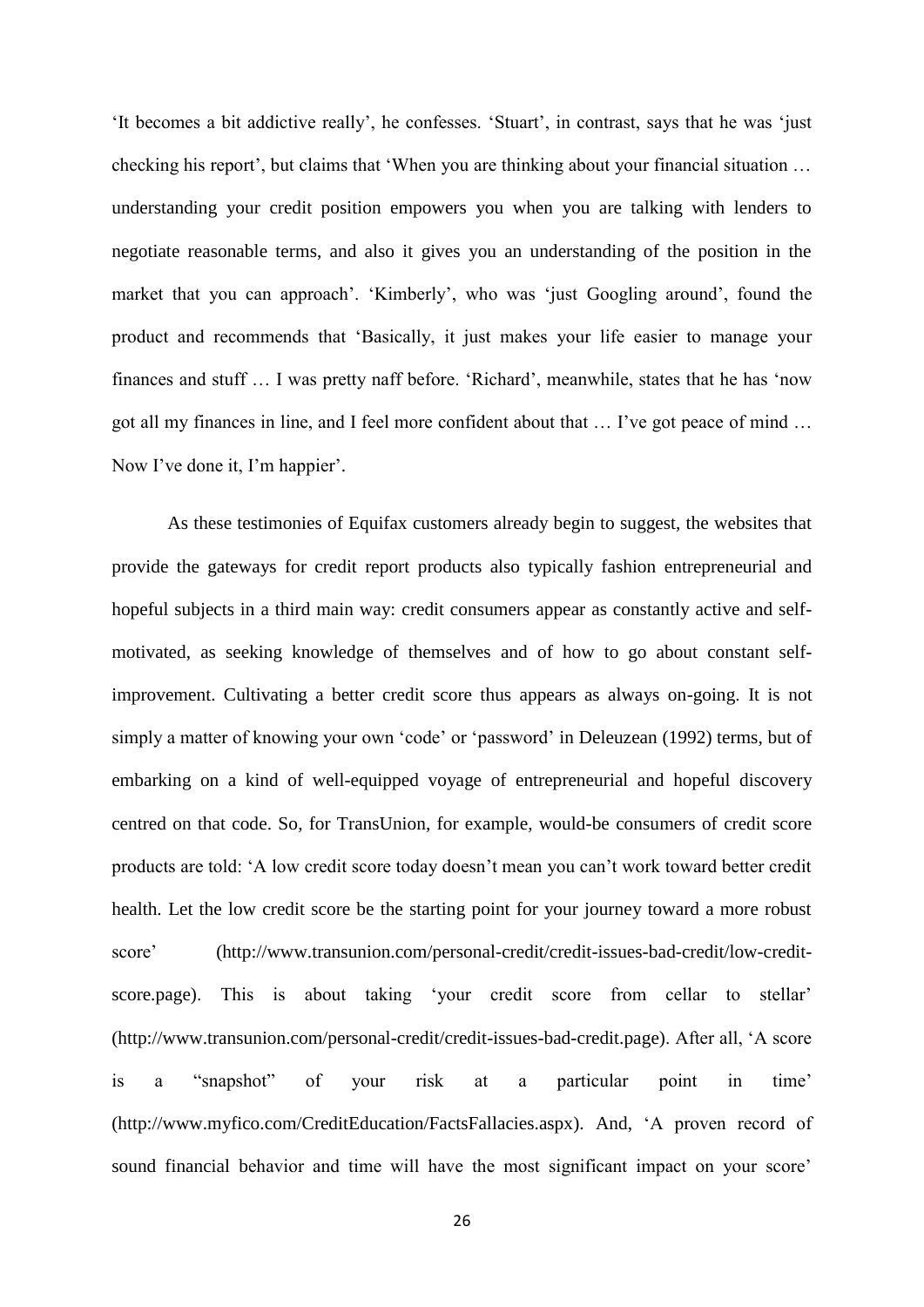(http://www.transunion.com/personal-credit/credit-reports/credit-myths.page). Similarly, potential consumers of Score Watch are informed that 'If you have had poor credit performance in the past, credit scoring doesn't let that haunt you forever. Past credit problems fade as time passes and as recent good payment patterns show up on your credit report' (http://www.myfico.com/CreditEducation/ScoringHelps.aspx). And, tying into the 'healthy credit, healthy life' message that Marron (2009) suggests is a feature of credit report products, 'It's important to note that repairing bad credit is a bit like losing weight: It takes time and there is no quick way to fix a credit score. … quick-fix efforts are the most likely to backfire, so beware of any advice that claims to improve your credit score fast' (http://www.myfico.com/CreditEducation/ImproveYourScore.aspx).

Fourth, and finally, when credit score products call up an entrepreneur who is, at once, both calculative and optimistic, those who do not consume these products are cast as somewhat hapless and hopeless. As the 2007-10 television advertising campaign for Experian's freecreditreport.com in the US illustrates in particular, the failed consumer of credit is a figure who lacks the nous and savvy to play the market and reap its rewards. The central character in this campaign which mocks and satirizes this failed consumer is a young man, roughly in his mid-twenties, who encounters many problems in his life not only because he has a poor credit score, but because he does not know that his poor score is the root of his difficulties. The character is played by singer Eric Violette, and each of the nine advertisements in the campaign features Eric singing catchy and humorous songs about his problems in a different musical style and themed setting, often complete with outrageous outfits and costumes.

The first advertisement in the series introduces Violette's character, singing and playing guitar in the house rock band of a pirate-themed restaurant due to identity theft which he 'could have seen coming' if he had 'gone to freecreditreport.com'. Later adverts, however,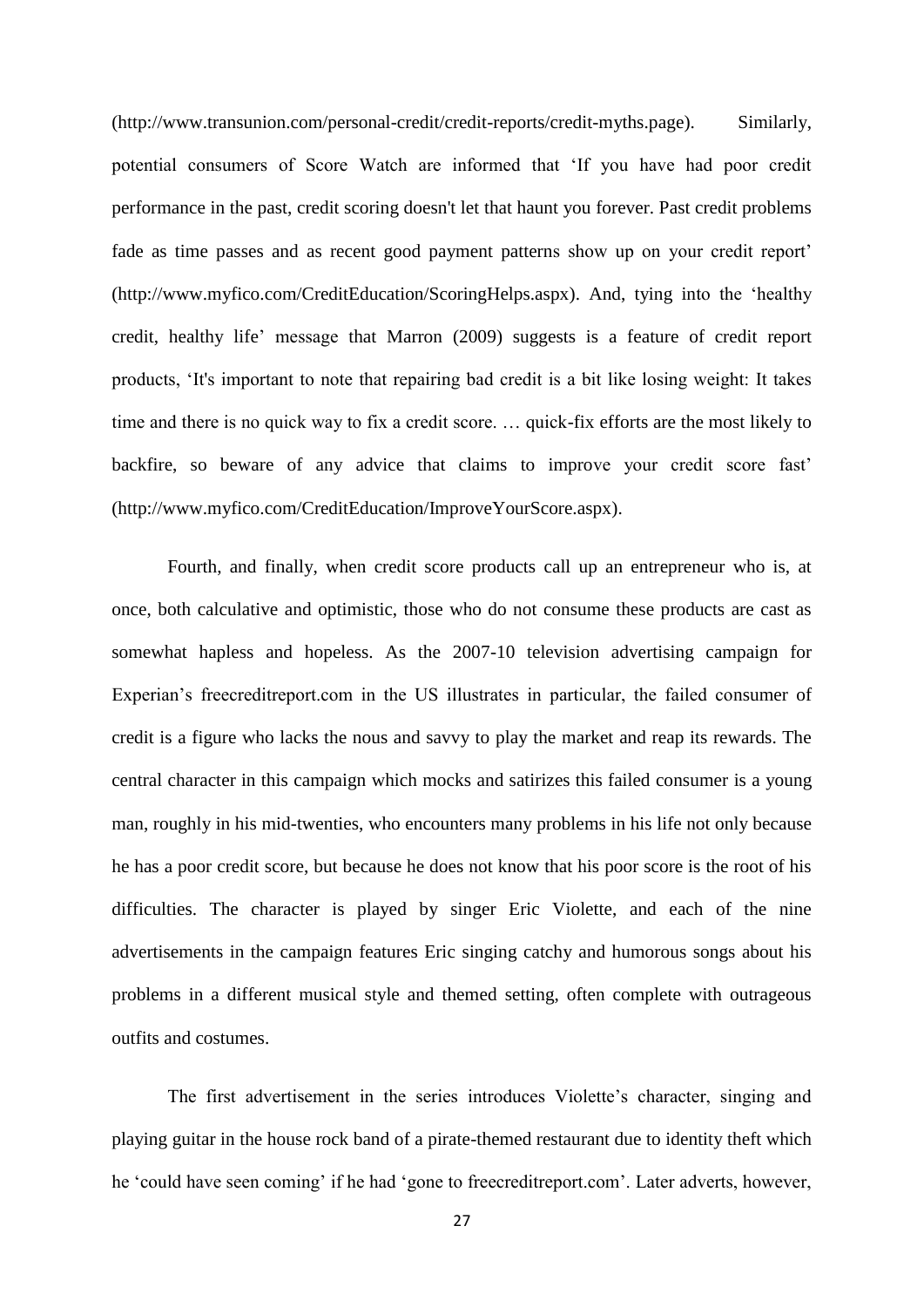witness a range of scenarios that have befallen him as a consequence of credit score problems of which he was unaware. For instance, in the second in the series, Violette is found jamming with his band on his guitar in a cramped and untidy flat. He sings:

I married my dream girl, married my dream girl, but she didn't tell me her credit was bad.

So, now instead of living in a pleasant suburb, we're living in the basement at her mum and dad's.

We can't get a loan,

for a respectable home,

just because my girl defaulted on some old credit cards.

If I'd gone to free credit report dot com

I'd be a happy bachelor with a dog and a yard.

Subsequent adverts in the campaign, for instance, see Violette's character and his band: in the small and battered car that he had to buy because his 'credit was whacked'; playing at a Renaissance fair, 'a place where my credit would stink and nobody cared'; at a theme park riding 'the credit rollercoaster that makes you want to hurl'; and armed with a large 1980s-style 'dinosaur' mobile phone because he 'didn't know the store would go and check my credit score'.

The figure who provides the counterpoint or 'the other' for the contemporary consumer of credit and credit scores is thus not simply the delinquent debtor who fails to keep up repayments on their obligations. This is not about the making of the subjectivity that, extending terms from Deleuze (1992), we might call 'the man of discipline', a figure who is all too aware and fearful of the surveillance and dividing practices to which he and deviant others are exposed. Rather, the other of the upwardly-mobile entrepreneur of credit is an individual who buries their head in the sand, and who fails to equip themselves in order to get ahead amidst the vicissitudes of contemporary liberal life. As Eric Violette describes the character that he plays in the freecreditreport.com advertising campaign, 'He's a guy who has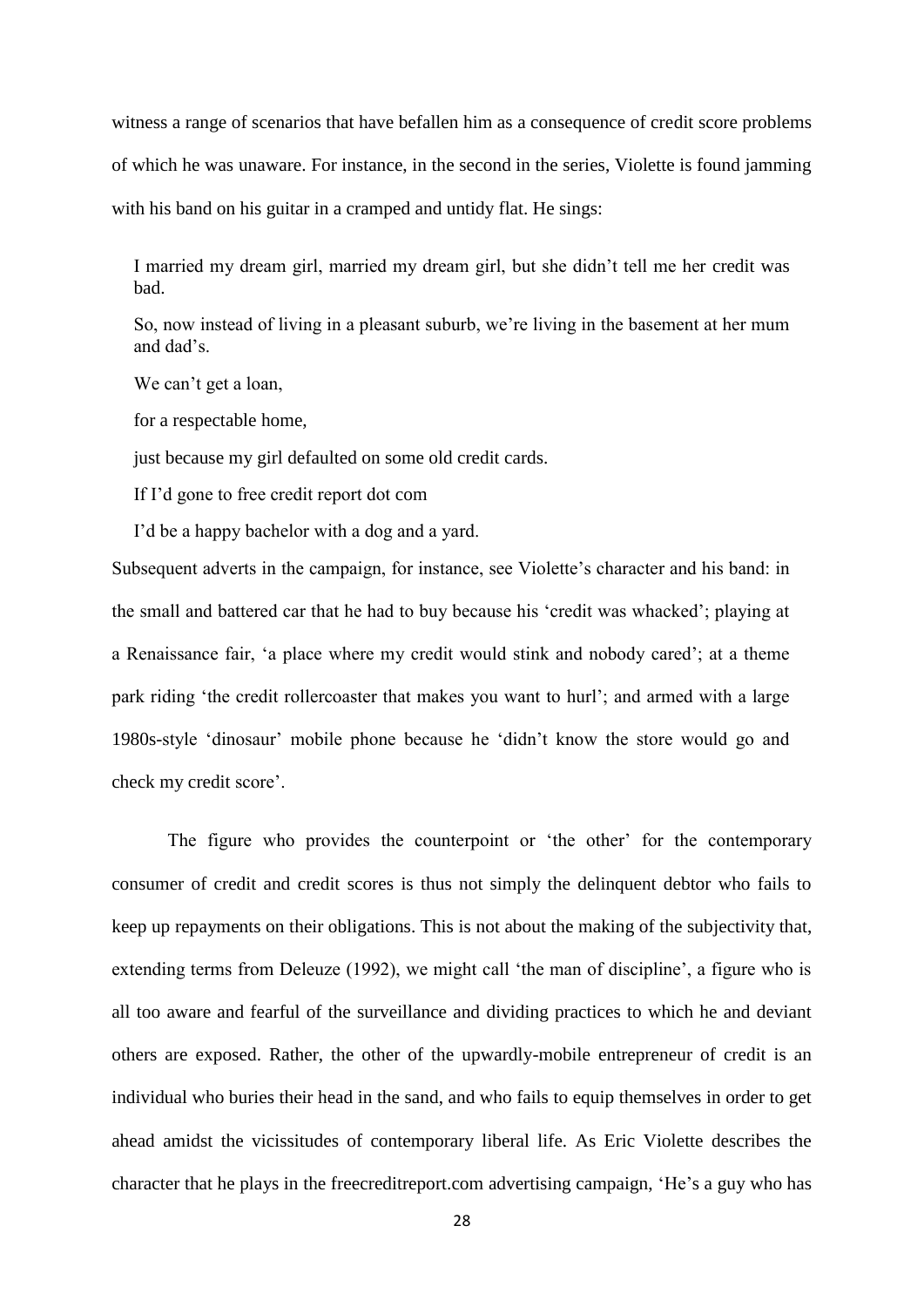a lot of dreams and hopes. But he's not able to make them concrete because I think he's a little bit lazy'. This contrasts sharply with the active, attentive and vigilant consumer of credit scores who invests hope for their own future freedom and security in the very mechanisms of marketized control that now govern credit relations.

### **Conclusions**

Histories of the development of consumer credit across centuries tend to stress an important continuity: credit is a highly unequal relation that empowers the lender as it positions the borrower as indebted and responsible for future obligations (Gelpi and Julien-Labruyère 2000). Histories of modern consumer credit, meanwhile, have come to emphasize the 1920s and 1930s as a key moment wherein the up-take of credit obligations is established as playing a productive (as opposed to destructive) role in the realization of consumer choices and the apparent individual freedoms of liberal life more broadly (Calder 1999; Marron 2009). This justification and legitimation of consumer credit is understood to have been further consolidated amidst the affluence of the post-1945 'golden age'. Both of these important continuities persist in contemporary configurations of consumer credit. However, as has been shown here, the contingent assemblage of mass market consumer credit that has become entrenched over the last quarter-century or so in Anglo-America features two sets of dynamic tendencies for change, tendencies exemplified by on-line products which make an individual's credit score an object of consumption and equip credit consumers with the capacity to improve that score.

First, while the calculations and circulations of credit histories and scores have been identified in the extant literature as a significant and enabling force for lending in mass market consumer credit, they are typically interpreted as working to discipline and include/exclude docile credit consumers who were previously responsibilized largely through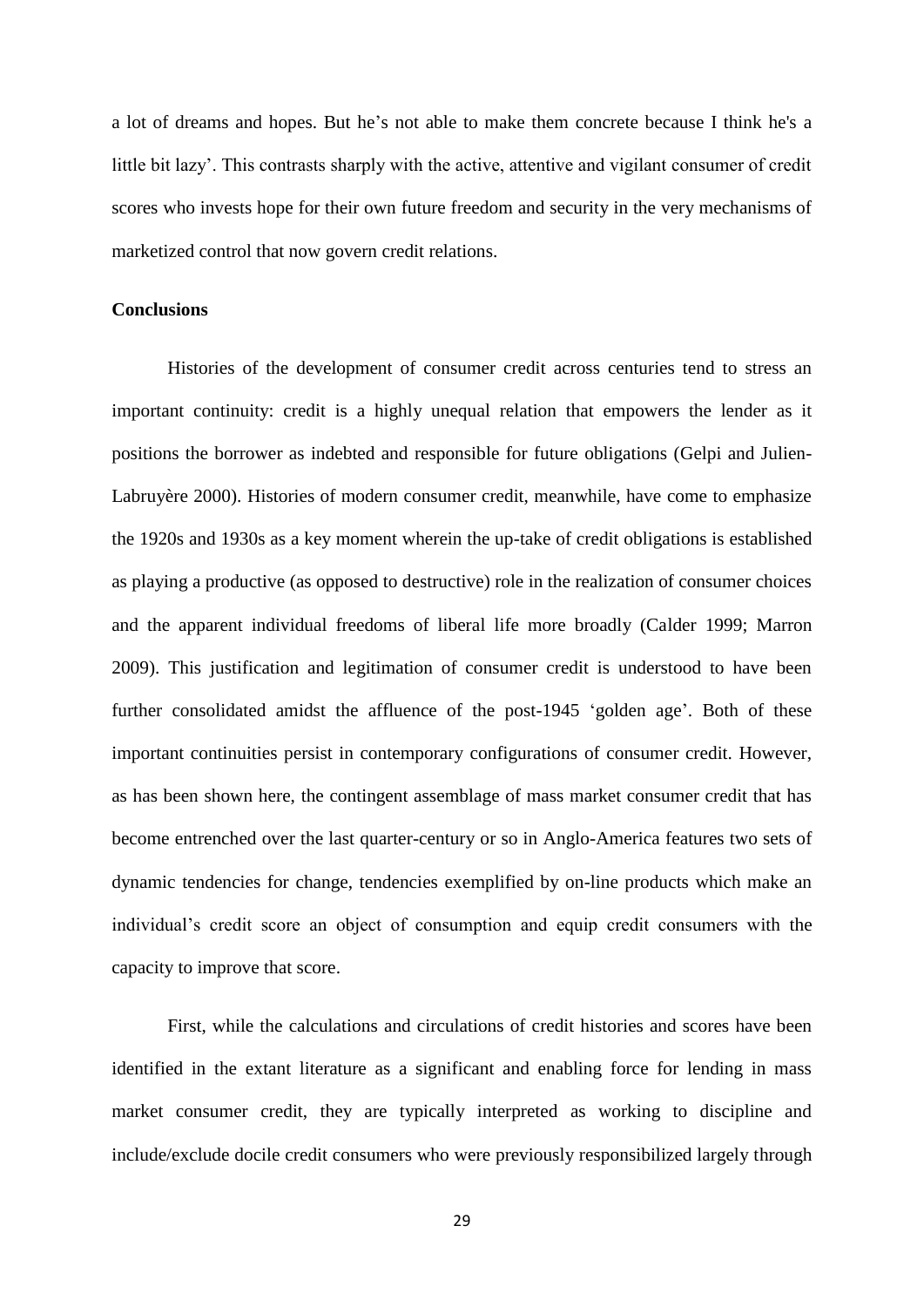legal provisions and accompanying moral norms. But, taking credit report products as the entry point for understanding on-going developments in mass market consumer credit assemblages serves to trouble and unsettle this interpretation. The emergence and very marketability of credit report products is only possible because of the operation of techniques that do not seek to produce docile and divided bodies, but which are deployed by lenders in combination with marketing and default risk management strategies to differentiate, sort, target and price credit consumers. These categorizations are made not solely with reference to a consumer's own credit history, but are forged through the relations between individual credit histories and those of the population of credit consumers. There is a set of dynamic tendencies, then, that are akin to those identified by Deleuze as the markers of postdisciplinary societies of control. The mass market consumer credit assemblage controls credit consumers through modulated market mechanisms, the continuously up-dated risk-based codes and prices that consumers are allocated and required to pay as an array of disaggregated dividuals.

Focusing on credit score products in the first instance also begins to reveal a second and related set of tendencies for change in the assemblage of contemporary mass market consumer credit: what it means to be a responsible credit consumer is undergoing an important change. Rather than synchronized and standardized as individuals who merely keep up their outstanding obligations as debtors, credit consumers are increasingly fabricated as entrepreneurial subjects. Entrepreneurial credit consumers seek rewards by manipulating their outstanding obligations through the deployment of home equity lines of credit, for example, and attempt to manage uncertainties over future access to credit at competitive rates in ways exemplified by the consumption of credit report products. Such products work on and through the rationalities that draw a causal relationship between the codes of credit scoring and risk-based pricing in credit consumption, and play on wider understandings of successful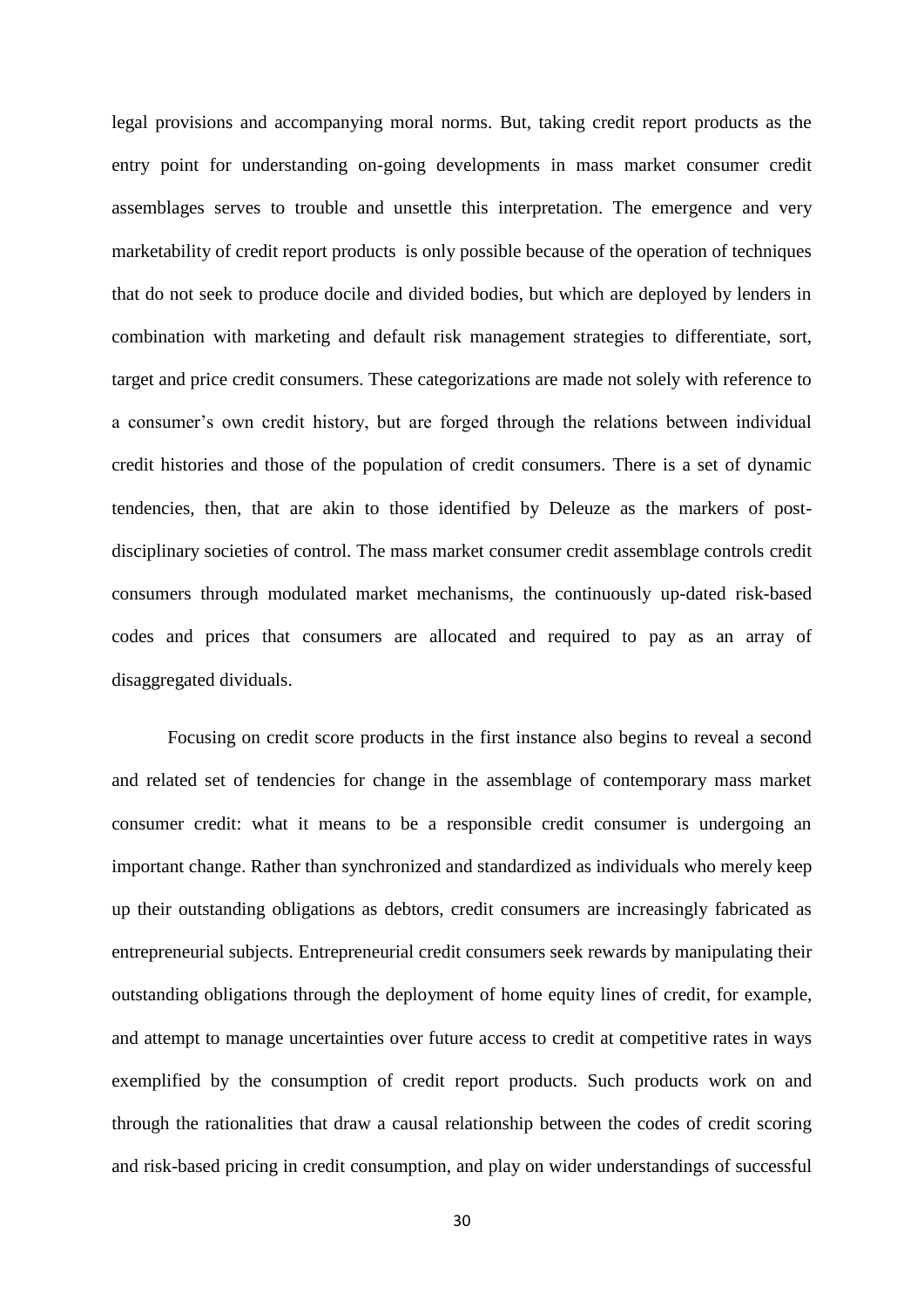entrepreneurialism in liberal society through categories such as 'freedom', 'life' and 'health'. Akin to the operation of the governmentalized and bio-political mode of power that, as Foucault suggests, comes to the fore as disciplinary societies wane, this second set of tendencies to change also entails a partial shift in the affective energies of responsible credit consumption. The credit consumer continues to be charged by fear, by the prospect of moral condemnation and by the loss of freedom which follows from failure to make repayments. But, the assemblage of mass consumer credit markets also now features the fabrication of active and risk-embracing entrepreneurial subjects who are animated by optimism, by the hope that equipping themselves with knowledge and expertise in relation to their own dividuated risk code will enhance their capacities for self-realization as consumers living liberal lives.

# **Bibliography**

Aitken, Rob 2006. Capital at its fringes. *New Political Economy* 11: 479-498.

Anderson, Ben. 2010. Morale and the affective geographies of the 'war on terror'. *Cultural Geographies* 17: 219-236.

Amoore, Louise. 2004. Risk, reward and discipline at work. *Economy and Society* 33: 174- 196.

Amoore, Louise. 2011. Date derivatives: On the emergence of a security risk calculus for our times. *Theory, Culture and Society* 28: 24-43.

Baker, Tom, and Jonathan Simon. 2002. Embracing Risk. In *Embracing Risk: The changing culture of insurance and responsibility*, ed. Tom Baker and Jonathan Simon, 1-26. Chicago: University of Chicago Press, 1-26.

Bauman, Zygmunt. 2006. *Liquid fear*. Cambridge: Polity Press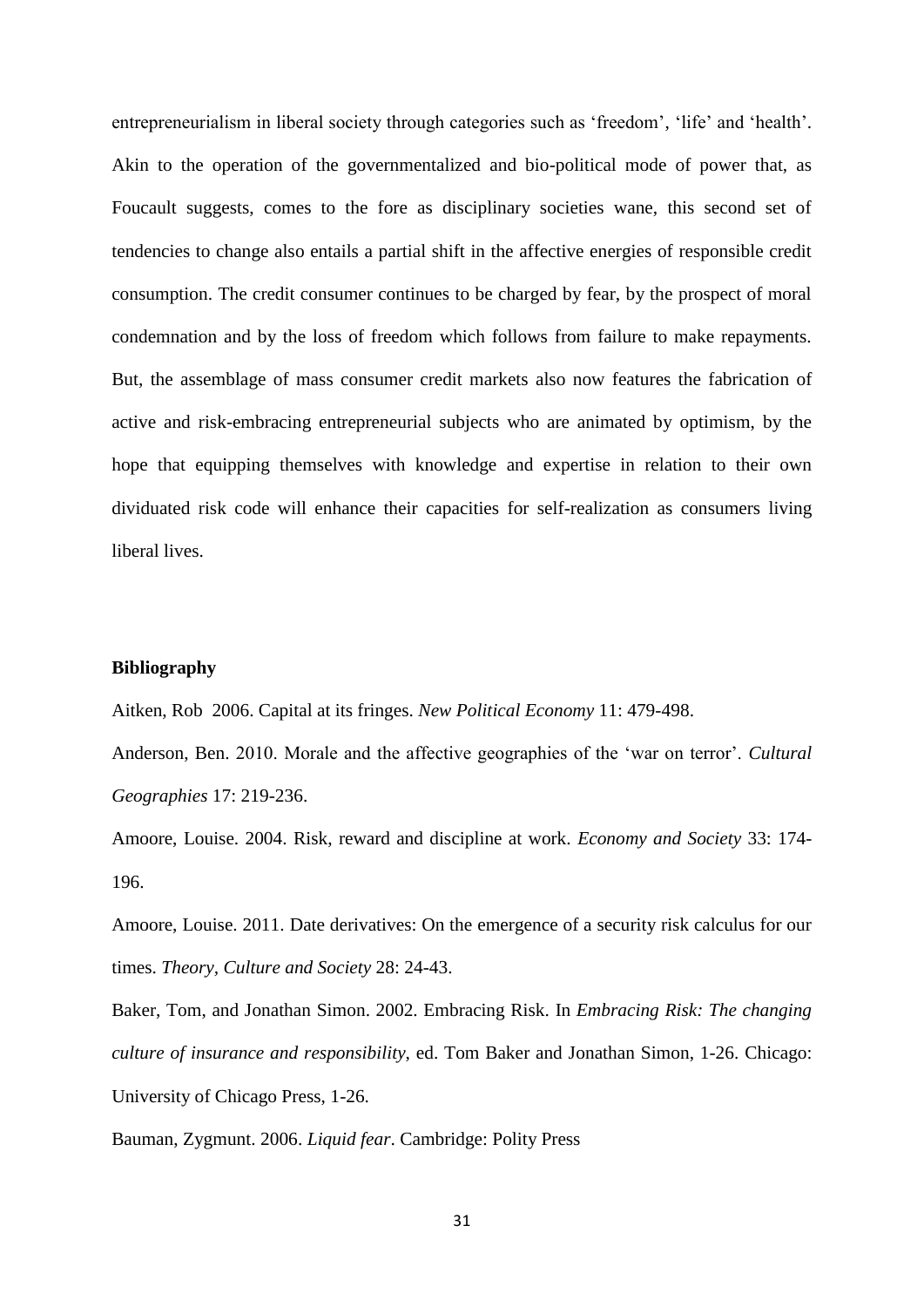Beck, Ulrich. 1992. *Risk society: Towards a new modernity.* London: Sage.

Beckett, Anthony. 2012. Governing the consumer: Technologies of consumption. *Consumption, Markets & Culture* 15: 1-18.

Bennett, Jane. 2007. Edible matter. *New Left Review* 45 (May/June): 133-145.

Burton, Dawn. 1994. *Financial services and the consumer*. London: Routledge.

Burton, Dawn. 2008. *Credit and consumer society*. London: Routledge.

Burton, Dawn. 2012. Credit scoring, risk, and consumer lendingscapes in emerging markets. *Environment and Planning A* 44: 111-124.

Burton, Dawn., David Knights, Andrew Leyshon, Catrina Alferoff, and Paulo Signoretta. 2004. Making a market: The UK retail financial services industry and the rise of the complex sub-prime credit market. *Competition and Change* 8: 3-25.

Calder, Lendol. 1999. *Financing the American dream: A cultural history of consumer credit*. Princeton, NJ: Princeton University Press.

Ҫalişkan, Koray, and Michel Callon. 2009. Economization, part 1: shifting attention from the economy to processes of economization. *Economy and Society* 38: 369-398.

Ҫalişkan, Koray, and Michel Callon. 2010. Economization, part 2: a research programme for the study of markets. *Economy and Society* 39: 1-32.

Cook, Nicole, Susan J. Smith, and Beverley A. Searle. 2009. Mortgage markets and cultures of consumption. *Consumption, Markets & Culture* 12: 133-154.

Cooper, Melinda. 2008. *Life as surplus: Biotechnology & capitalism in the neoliberal era*. Seattle, WA: University of Washington Press.

Deleuze. Gilles. 1992. Postscript on the societies of control. *October* 59: 3-7

Deleuze, Gilles. 2006. What is a dispositif?. In *Two regimes of madness: Texts and interviews 1975-1995*, 343-352. New York: Semiotext(e).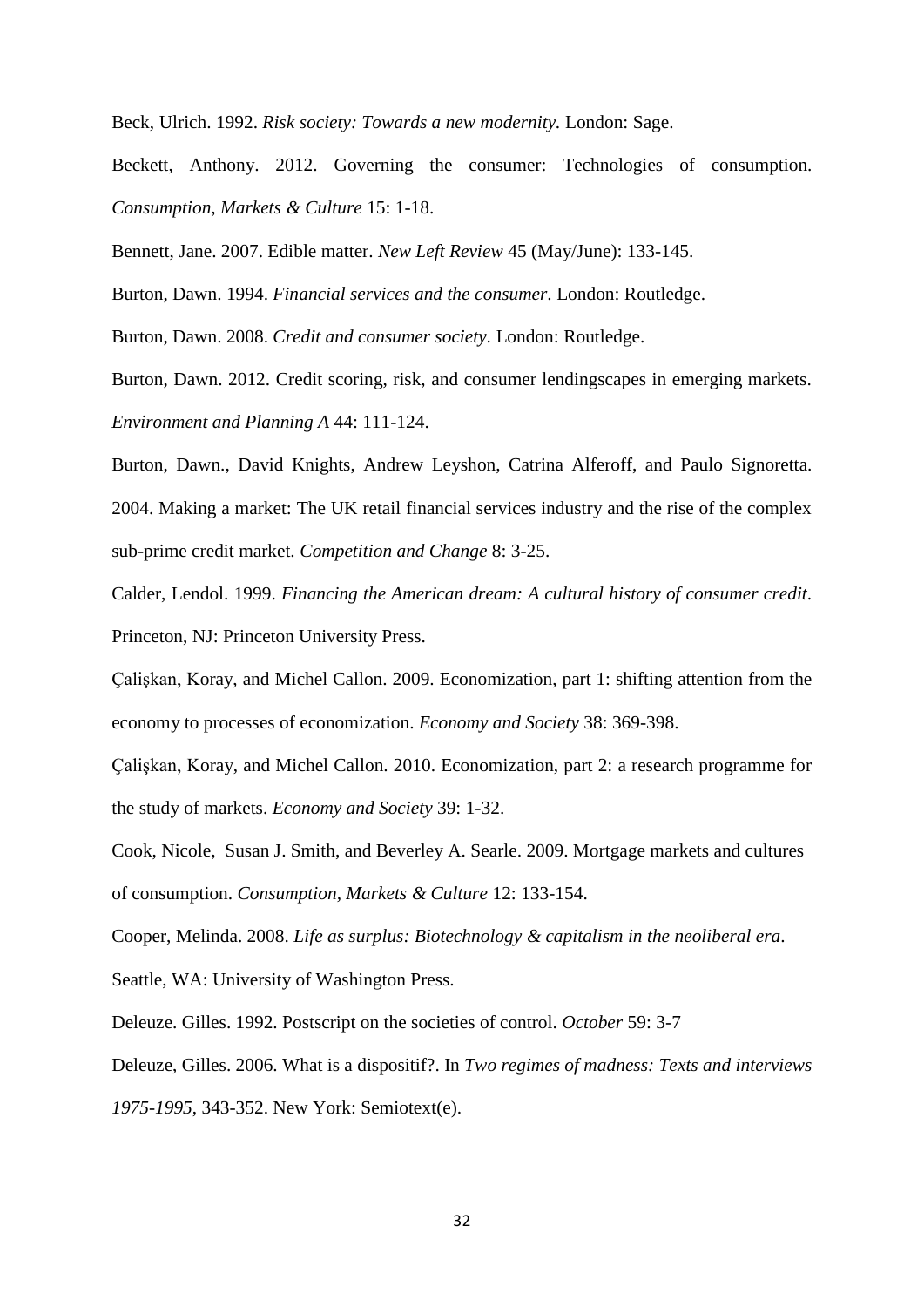Deleuze, Gilles, and Felix Guattari. 1983. *Anti-Oedipus: Capitalism and schizophrenia*. Minneapolis, MN: University of Minnesota.

Deleuze, Gilles, and Felix Guattari. 1987. *A thousand plateaus: Capitalism and schizophrenia*, Minneapolis, MN: University of Minnesota Press.

Deville, Joe. 2012. Regenerating market attachments: Consumer credit debt collection and the capture of affect. *Journal of Cultural Economy* 5: forthcoming

Driver, Felix. 1993. *Power and pauperism: The workhouse system, 1834-1884*. Cambridge: Cambridge University Press.

Dymski, Gary. 2005. Financial globalization, social exclusion and financial crisis.

*International Review of Applied Economics* 19: 439-457.

Elmer, Greg. 2004. *Profiling machines: Mapping the personal information economy*.

Cambridge, MA: MIT Press.

Foucault, Michel. 1977. *Discipline and punish: The birth of the prison*. London: Allen Lane.

Foucault, Michel. 1979. On governmentality. *Ideology and Consciousness* 6: 5-22.

Foucault, Michel. 1998. *The history of sexuality, Vol. 1: The will to knowledge*. London: Penguin.

Foucault, Michel. 2008. *The birth of biopolitics, Lectures at the Collège de France, 1978- 1979*. Basingstoke, UK: Palgrave MacMillan.

Frank, Robert H. 1999. *Luxury fever: Money and happiness in an era of excess*. Princeton, NJ: Princeton University Press.

Gelphi Rosa-Maria, and François Julien-Labruyère. 2000. *The history of consumer credit: Doctrines and practices*. Basingstoke, UK: MacMillan.

Gill, Stephen. 2003. *Power and resistance in the new world order*. Basingstoke, UK: Palgrave MacMillan.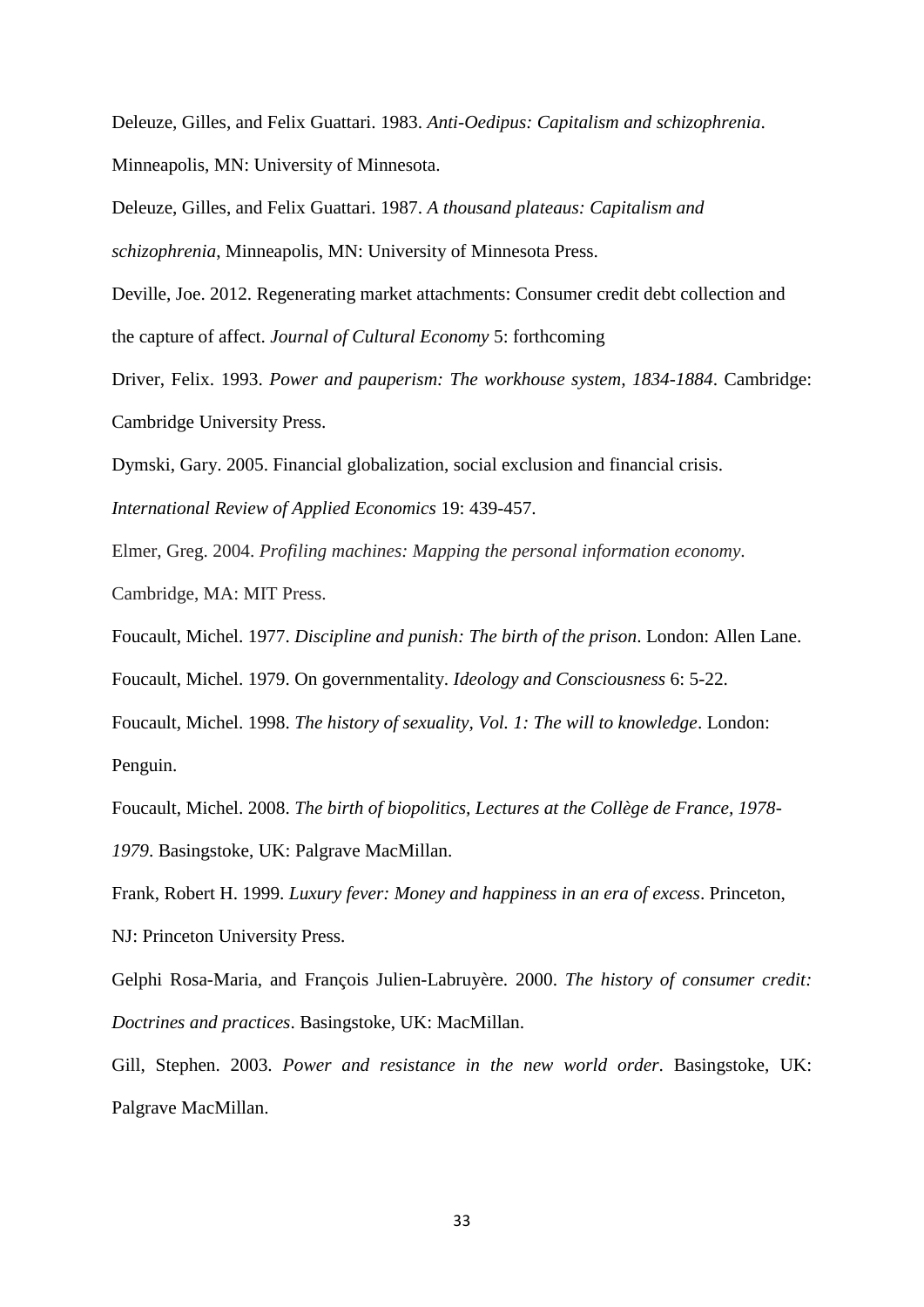Guseva, Alya, and Akos Rona-Tas. 2001. Uncertainty, risk, and trust: Russian and American credit card markets compared. *American Sociological Review* 66: 623-646.

Hesse, Monica. 2009. Conversations: Eric Violette, the FreeCreditReport.Com Guy.

*Washington Post*, May 3. http://www.washingtonpost.com/wp-

dyn/content/article/2009/05/01/AR2009050100131.html

Higgins, Vaughan. 2001. Assembling restructuring: Governmentality, economic regulation and the historical emergence of the 'enterprising farmer' in Australian agricultural policy. *Review of International Political Economy* 8:311-328.

Hirsto, Heidi. 2011. Everyday discourses of stock market investing: Searching for investor power and responsibility. *Consumption, Markets & Culture* 14: 57-77

Jackson, Peter. 2010. Food stories: Consumption in an age of anxiety. *Cultural Geographies* 17: 147-165.

Jeacle, Ingrid, and Eamonn J. Walsh. 2002 From moral evaluation to rationalization: Accounting and the shifting technologies of credit. *Accounting, Organizations and Society* 27: 737-761.

Klein, Lloyd. 1999 *It's in the cards: Consumer credit and the American experience*,

Wastport, CT: Praeger Publishers.

Knights, David. 1997. Governmentality and financial services: Welfare crises and the financially self-disciplined subject. In *Regulation and deregulation in European financial services,* eds. Glen Morgan and David Knights, 216-236. Basingstoke, UK: MacMillan. Langley, Paul. 2008a. *The everyday life of global finance: Saving and borrowing in Anglo-America*. Oxford: Oxford University Press.

Langley, Paul. 2008b. Sub-prime mortgage lending: A cultural economy. *Economy and Society* 37: 469-494.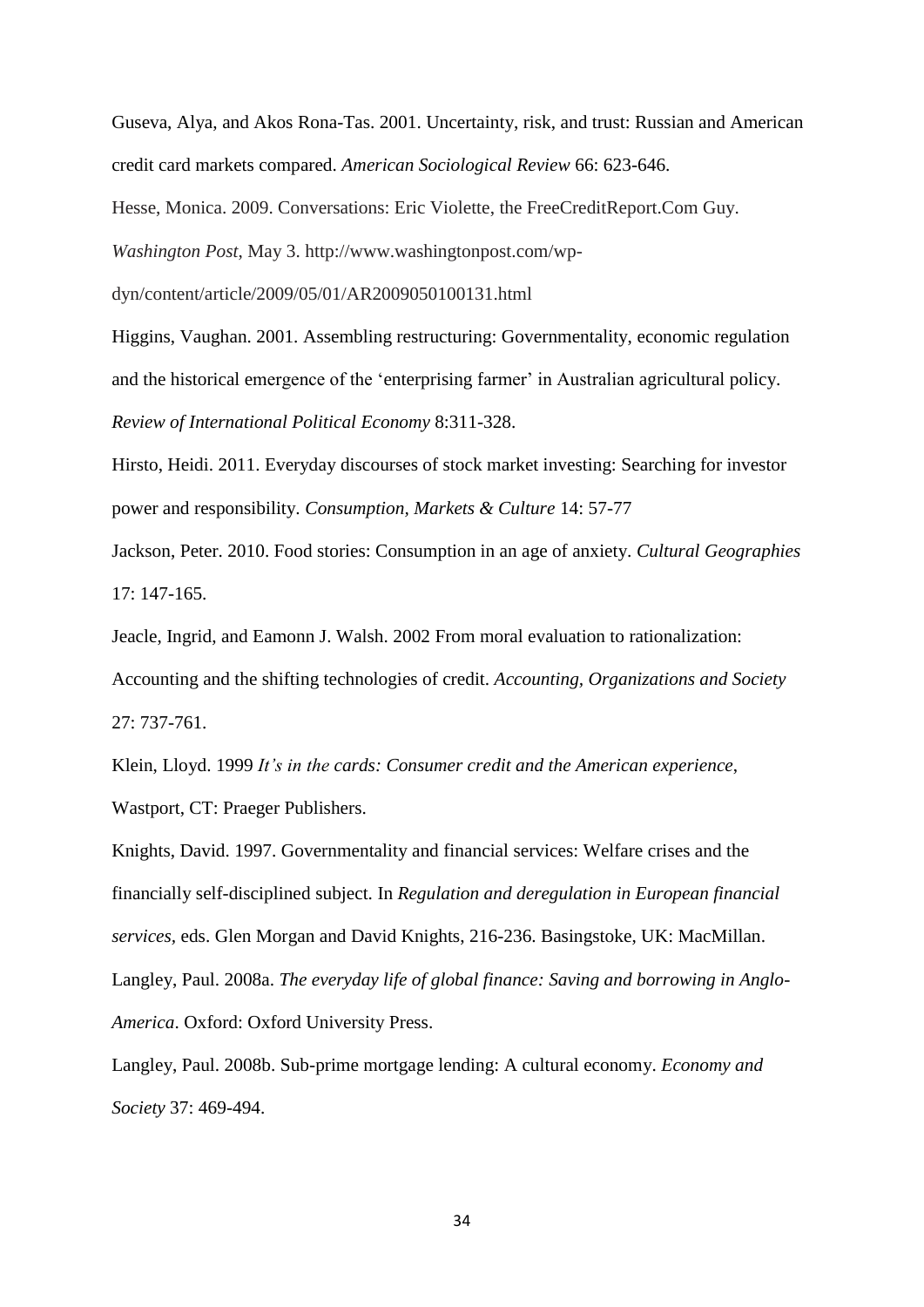Latour, Bruno. 2011. Networks, societies, spheres: Reflections of an Actor-Network Theorist. *International Journal of Communication* 5: 796–810.

Lemke, Thomas. 2001. 'The birth of bio-politics': Michel Foucault's Lecture at the Collège de France on Neo-liberal Governmentality. *Economy and Society* 30: 190-207.

Leyshon, Andrew, and Nigel Thrift. 1996. Financial exclusion and the shifting boundaries of the financial system. *Environment and Planning A* 28: 1150-6.

Leyshon, Andrew, and Nigel Thrift. 1999. 'Lists come alive': Electronic systems of knowledge and the rise of credit scoring in retail banking. *Economy and Society* 28: 434-66. Luhmann, Niklas. 1979. *Trust and power*. Chichester, UK: Wiley.

Manning, Robert D. 2000. *Credit card nation: The consequences of America's addiction to credit*. New York: Basic Books.

Marron, Donncha. 2007. Lending by numbers: Credit scoring and the constitution of risk within American consumer credit. *Economy and Society* 36: 103-133.

Marron, Donncha. 2009. *Consumer credit in the United States: A sociological perspective from the nineteenth century to the present*. Basingstoke, UK: Palgrave MacMillan.

McGeehan, Peter. 2004. Soaring interest compounds credit card pain for millions. *New York Times*, November 21, online edition.

Medoff, James, and Andrew Harless. 1996. *The indebted society: Anatomy of an ongoing disaster.* New York: Little, Brown and Company.

Montgomerie, Johnna. 2006. The financialization of the American credit card industry. *Competition and Change* 10: 301-319.

Morgan, Glen, and Andrew Sturdy. 2000. *Beyond organizational change: Structure, discourse and power in UK financial services*. Basingstoke, UK: MacMillan.

Olney, Martha. 1991. *Buy now, pay later: Advertising, credit, and consumer durables in the 1920s*. London: University of North Carolina Press.